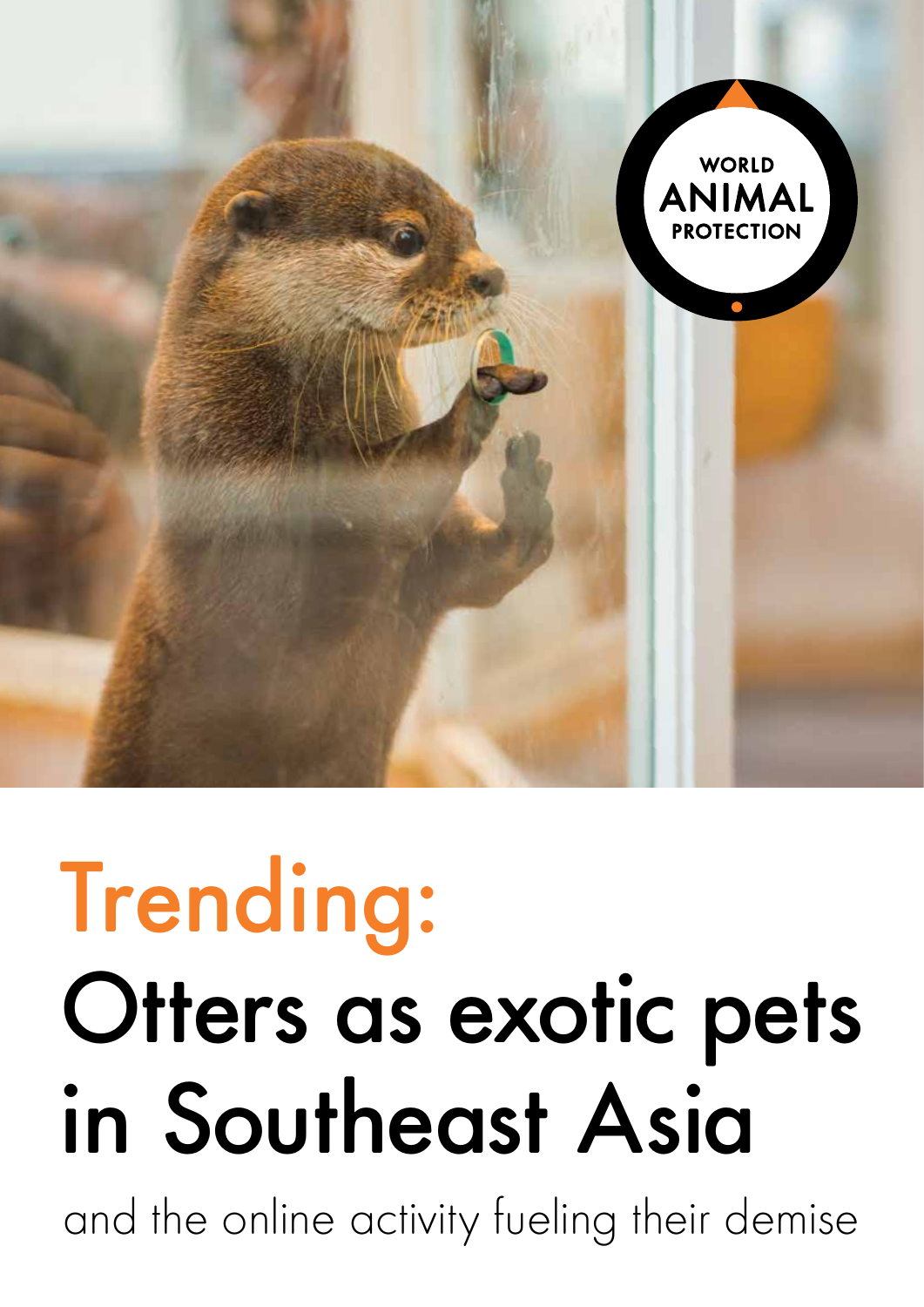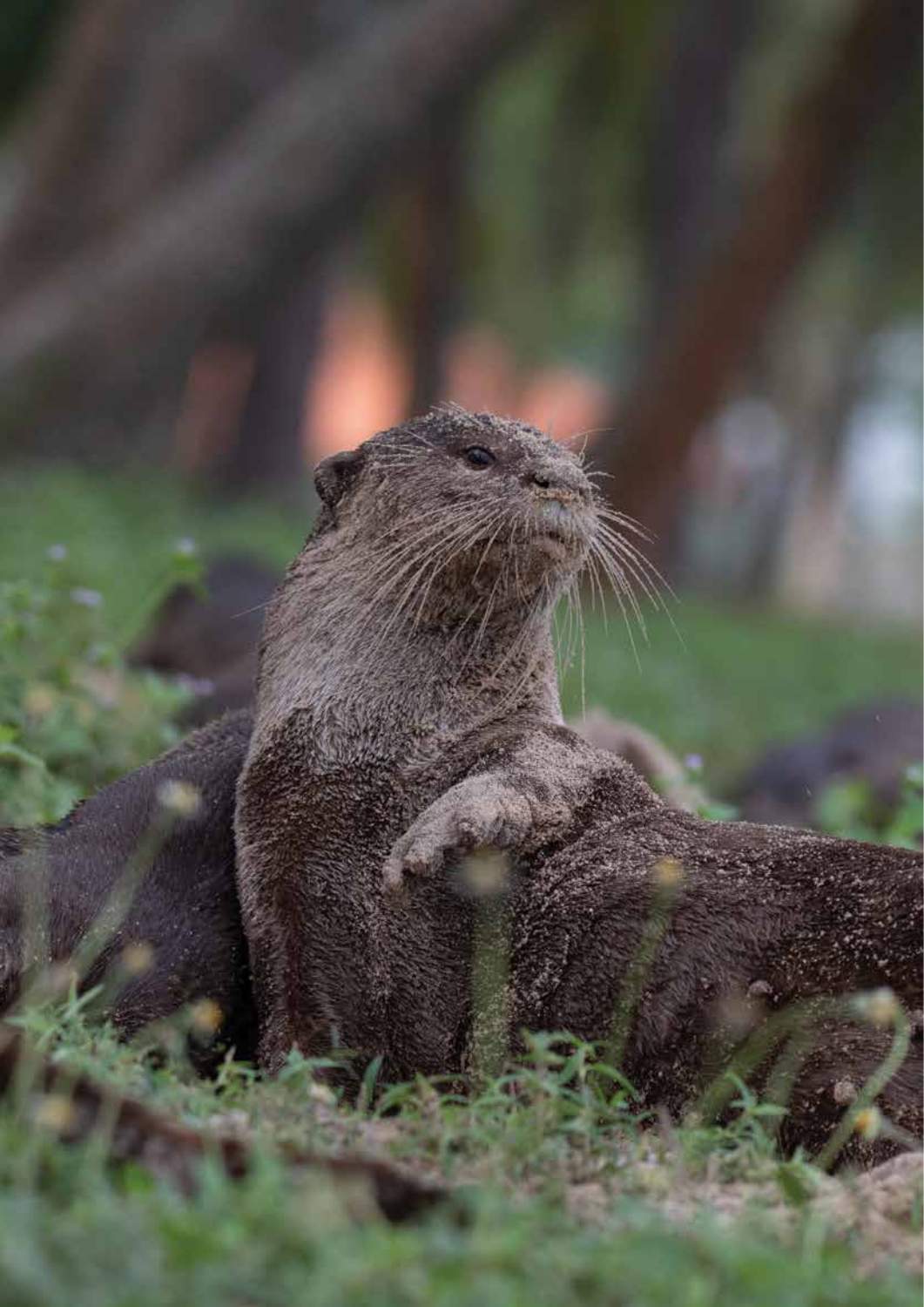### **Contents**

#### About the cover:

An otter in captivity at a cafe in Tokyo, Japan. Visitors pay to interact, feed, and pet otters. These environments are detrimental to the otters physical and mental wellbeing.

#### Opposite page:

Wild smooth-coated otters in Singapore. Photo credit: World Animal Protection/ Aaron Gekoski

|                                                                          | $\boldsymbol{4}$ |
|--------------------------------------------------------------------------|------------------|
| Introduction.                                                            |                  |
|                                                                          |                  |
|                                                                          | 8                |
|                                                                          |                  |
|                                                                          |                  |
|                                                                          |                  |
|                                                                          |                  |
|                                                                          |                  |
|                                                                          |                  |
|                                                                          |                  |
|                                                                          |                  |
| Following the trail: On the ground in Japan  15                          |                  |
| Following the trail: On the ground in Indonesia 17                       |                  |
| Following the trail: Online investigation of Thailand <b>Election</b> 18 |                  |
|                                                                          |                  |
|                                                                          | 19               |
|                                                                          |                  |
|                                                                          | 20               |
|                                                                          | 21               |
|                                                                          |                  |
|                                                                          | 23               |
|                                                                          | 26               |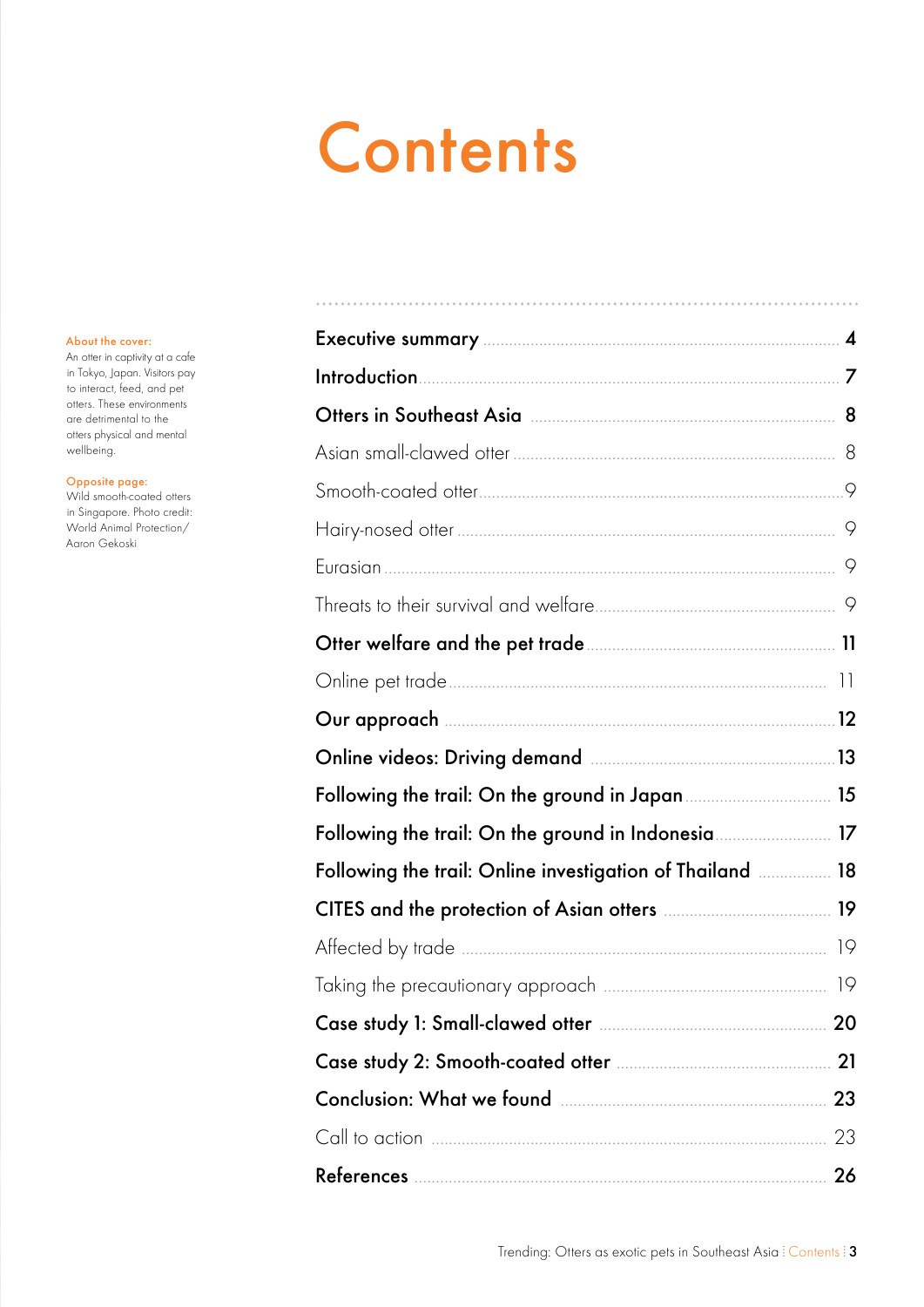### Executive summary

Pet ownership dates back centuries, and the domestication of a few once-wild species has taken place over hundreds of years.

In recent decades, however, there has been a dramatic and troubling surge in "exotic" pets – which involves taking animals from the wild and trading them with those who want to keep them as pets. Parrots, turtles, lizards, snakes, fish, even primates and 'big' cats and otters have all been subjected to this abuse, and social media depicts a false narrative of the ease of keeping them as pets, rather than a realistic view. It can also connect buyers and sellers almost instantaneously.

Southeast Asia has seen a massive rise in the popularity of otters as pets.<sup>1</sup> But not only is it cruel and potentially dangerous to keep an otter as a pet, this trend is putting the very future of some otter species at risk.

There are four species of otter in the region: the small-clawed, the hairy-nosed, the smooth-coated and the Eurasian. Before the pet trade became a threat, their viability was already threatened by trapping for fur and traditional medicine, pollution and habitat loss.

The welfare of otters as pets is a huge concern. Our investigations show that many of these animals are suffering in captive environments. Otters spend their lives in and around water, but can rarely be provided that degree of access by a pet owner, who is more likely to give little more than some time spent in a bathtub, paddling pool or bucket, if at all. In the wild they live in large groups but as pets they tend to live largely in isolation. And their owners run the risk of encountering some less desirable behaviours: to humans species like small-clawed otters<sup>2</sup> can be loud, destructive and can inflict nasty bites. A lack of space and stimulation can also lead to abnormal repetitive behaviours.<sup>3</sup>

Additionally, all have seen significant population declines, and all continue to face significant threats to their viability. It is World Animal Protection's view that three are in urgent need of greater legal protection – the small-clawed, smooth-coated and hairy-nosed.<sup>4</sup>

There can be no doubt as to the significance of the online trade: a recent study of online sales of pet otters in Indonesia, Malaysia, Thailand and Vietnam uncovered hundreds of separate advertisements and an estimated average of almost one thousand otters for sale over the 19-week study.<sup>5</sup>

In 2018 World Animal Protection began investigating the scope and extent of the otter pet trade and the online activity that fuels it. Our work, focused on YouTube videos as an indicator of social media activity, using both English and local language search terms, found that not only had the number of videos depicting otters increased in the past two to three years but that their engagement (likes and comments) and overall popularity (daily views) had also increased.

Additionally, we launched an investigation to look online and on the ground in three trade hotspots: Japan, Indonesia, and Thailand.

Japan is currently undergoing an 'otter craze' fueled primarily by 'Instagram-famous' pet otters who are shown off on television and social media. Otter and other wild animal cafés – coffee shops that have otters on display and in some cases available for holding or petting by customers – are also fueling the craze. Our investigators found that the otters in these cafés were often kept in cruel conditions – lacking proper nutrition, access to water and enrichment – and were sometimes seen in clear distress. There is a huge gap between numbers of otters in Japan and the numbers officially imported,<sup>6</sup> and questions around "legal routes" in which fraudulent paper work is used and takes advantage of minimal oversight.

> Otter and other wild animal cafés – coffee shops that have otters on display and in some cases available for holding or petting by customers – are fueling the craze.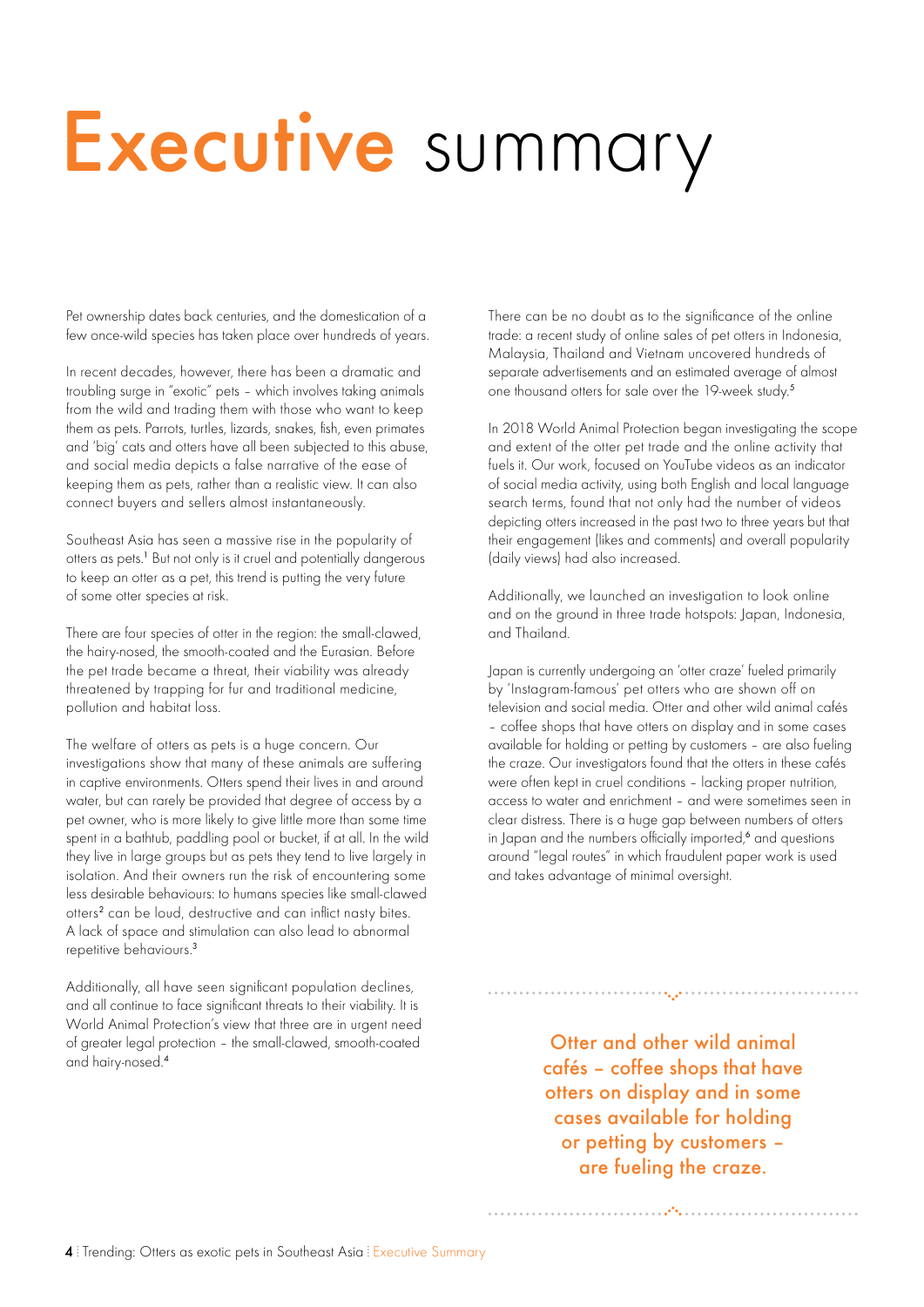In Indonesia, online pet stores and Facebook buy/sell groups exist in abundance. Some with between 3,000 and 16,000 members and more than 10 posts a day. Our investigations found that the otters being sold in Indonesia are either wild caught or bred by local amateur breeders. Our team was told that hunters will use dogs to smell out otter dens (known as holts), then kill the parents and freely take the young.

It is prohibited to hunt, keep or trade otters in Thailand. Captivebreeding is also illegal. Which is why it is concerning that our investigations found that trade is ongoing with baby otters readily available. Sellers are extremely secretive, not disclosing their locations, and not allowing purchasers to see the otters in advance – though video or photo is sometimes offered to interested buyers. At the time of writing, there are at least 10 large Facebook groups dedicated to pet otters in Thailand, that either share cute videos and images, facilitate networking among owners, or explicitly facilitate buying and selling.

The Convention on International Trade in Endangered Species of Wild Fauna and Flora (CITES) lists the Asian small-clawed, hairy-nosed, and smooth-coated otters on Appendix II. While this provides some protection, it is insufficient because the trade is mostly illegal, including from unverified and likely-fraudulent captive breeding sources.

At the upcoming CITES 18th Conference of Parties (CoP18) proposals have been submitted to transfer the small-clawed and smooth-coated otters to Appendix I. An up-listing to Appendix I is warranted not only because they meet the criteria, but because it will send the necessary market signals, add further trade controls, and enhance scrutiny of captive-breeding operations. Both species have suffered marked declines in range, habitat loss, decline in habitat quality, high levels of exploitation, and more, not to mention the animal welfare issues associated with inadequate care as pets.<sup>7</sup>

World Animal Protection supports these proposals and calls for both species to be transferred to Appendix I at the CoP18.

Indonesia and Japan are experiencing an 'otter craze' that is driving illegal hunting, illegal trafficking, and unregulated captive breeding of otters, including new-borns.

### Conclusion: What we found

- 1. Online activity is growing and is driving up the interest in and the trade of otters as pets.
- 2. Indonesia and Japan are experiencing an "otter craze" that is driving illegal hunting, illegal trafficking, and unregulated captive breeding of otters, including new-borns.
- 3. Despite it being illegal to hunt, trade or breed them, Thailand seems to have an abundance of new-born otters quickly and readily available for sale.
- 4. Due to marked declines inferred on the basis of reductions in range, habitat loss, decline in habitat quality, high levels of exploitation, and vulnerability to extrinsic factors, including habitat loss and degradation the smooth-coated otter and small-clawed otter need to be afforded greater international protections.

### What can you do to help?

- •Join our call and pledge to never purchasing a wild animal as a pet. Wild animals belong in the wild, not in our homes.
- Think before you click help change the conversation online about the acceptability of owning wild animals, like otters, as pets. Every "like" leads to a lifetime of cruelty
- Proposals for the Asian small-clawed otter and smoothcoated otter to be transferred to Appendix I at CoP18 must be passed.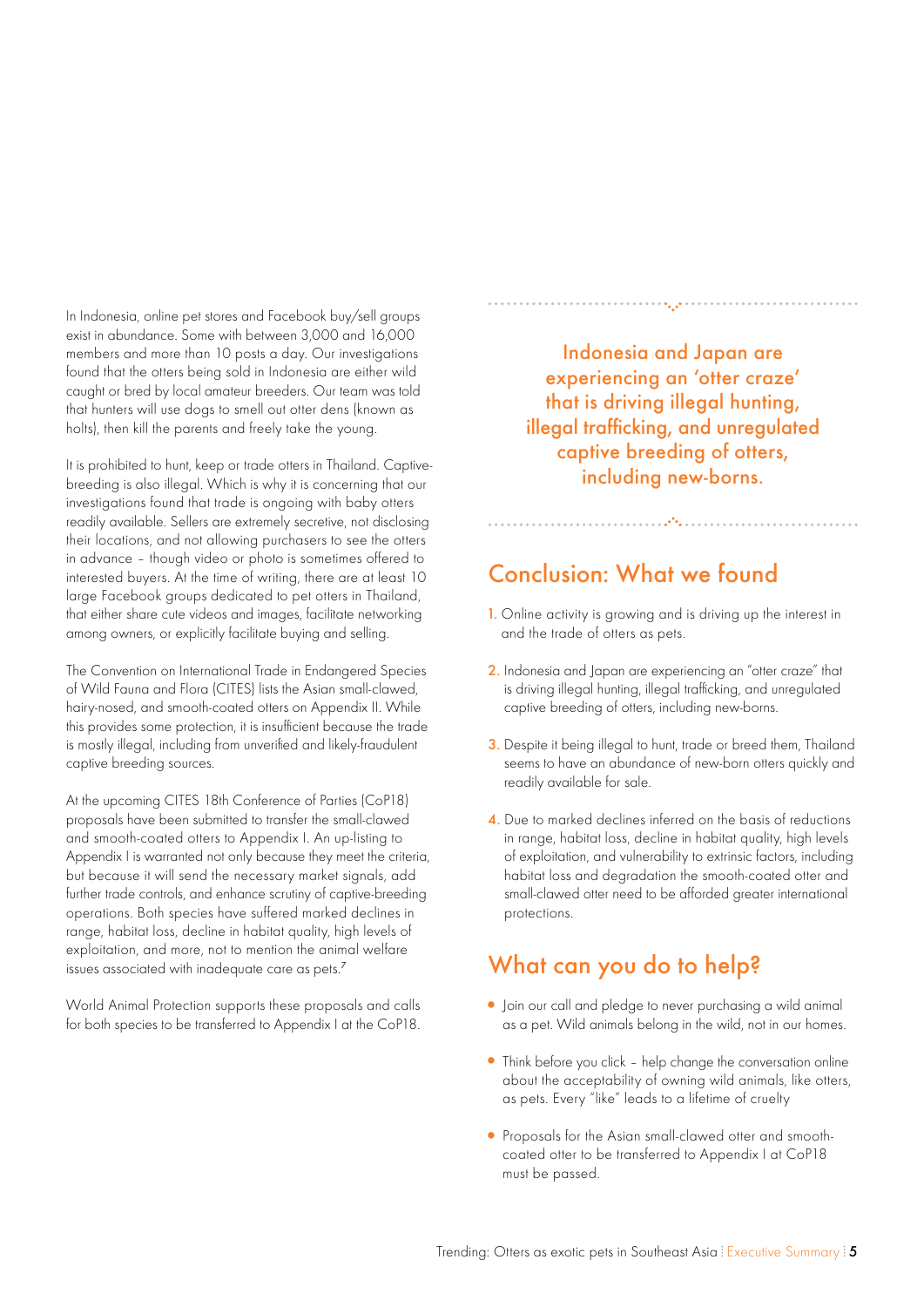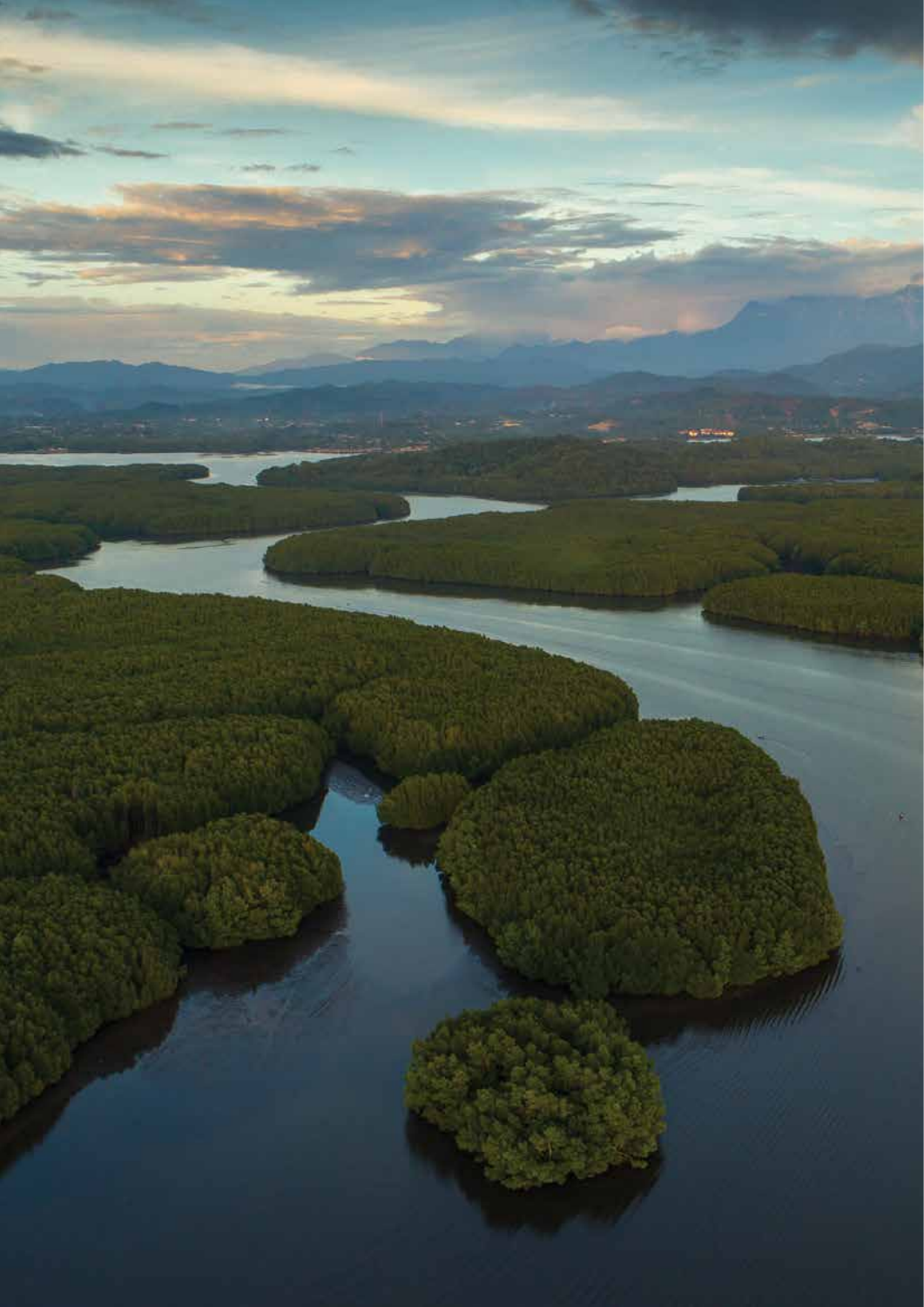## Introduction

Pet ownership has a long history, dating back centuries, and the domestication of a small number of once-wild species has taken place over hundreds of years of selective breeding for specific biological and behavioural characteristics, among them the ability to peacefully cohabitate with humans<sup>8</sup>.

In recent decades, however, there has been a dramatic and troubling surge in interest and market activity relating to new "exotic" pets – taking animals from the wild and trying to trade and keep them as domestic pets.

Today, a quick online search will lead the curious consumer or researcher to a huge range of wild animals for sale as household pets: parrots, turtles, lizards, snakes, fish, even primates and 'big' cats and as this paper explores, otters.<sup>9</sup>

Social media and online marketplaces, like those found on Facebook, play a huge role in this proliferation. First, they make the inquiries and transactions virtually instantaneous, and reduce the risk of being caught. Perhaps more worrisome is how easily and rapidly they influence public opinion regarding the acceptability and desirability of owning a wild animal as a pet, and how they can all too often perpetuate the misconception that these animals actually make good pets.

Such is the case today with otters in Southeast Asia. The past few years has seen a massive rise in the popularity of and trade in these animals as pets.

And, like many other species suffering the same abuses, the removal of an unknown, but potentially high, number of otters, from an already impoverished population is extremely alarming – considering the impacts on their population numbers, their welfare, and the welfare of the humans they come into contact with. Unfortunately, there is little evidence that owners are fully informed of critical information – nutritional needs, enrichment, environment and safety – when considering a purchase. World Animal Protection research shows that 47% of exotic pet purchasers do little to no research before acquiring the animal.

In other words, not only is it cruel and potentially dangerous to keep an otter as a pet, it is putting the very future of some otter species at risk.

And the online trade in and social media sharing of positive images of otters as pets, is making this trend even more deadly.

### How do we know this?

In 2016 the wildlife trade monitoring network TRAFFIC produced a study of the illegal otter trade based on seizures in selected Asian countries between 1980 and 2015. Among its findings, it discovered an 'emerging trend' of live otters being hunted and sold for pets in countries like Indonesia, Malaysia, Thailand and Vietnam. <sup>10</sup> At that time TRAFFIC recommended more research be done into the otter pet trade, and the online trade in particular.

In June 2018 TRAFFIC produced a follow-up study focused on Cambodia, Indonesia, Lao PDR, Malaysia, Myanmar, Philippines, Thailand and Vietnam. In this study the pet trade "emerged as the most pressing threat to the survival of otters"<sup>11</sup> and "potential threat to the long-term survival of wild otter populations."<sup>12</sup>

The second TRAFFIC report concluded that "the open nature of the observed online trade clearly shows a blatant disregard for national legislation and regulations" and that the "online trade in otters is clearly considerable and appears to be the most immediate threat<sup>"13</sup>

Opposite page:

Otters in the wild typically live along riverbanks like these ones in Malaysia. Photo credit: World Animal Protection/Aaron Gekoski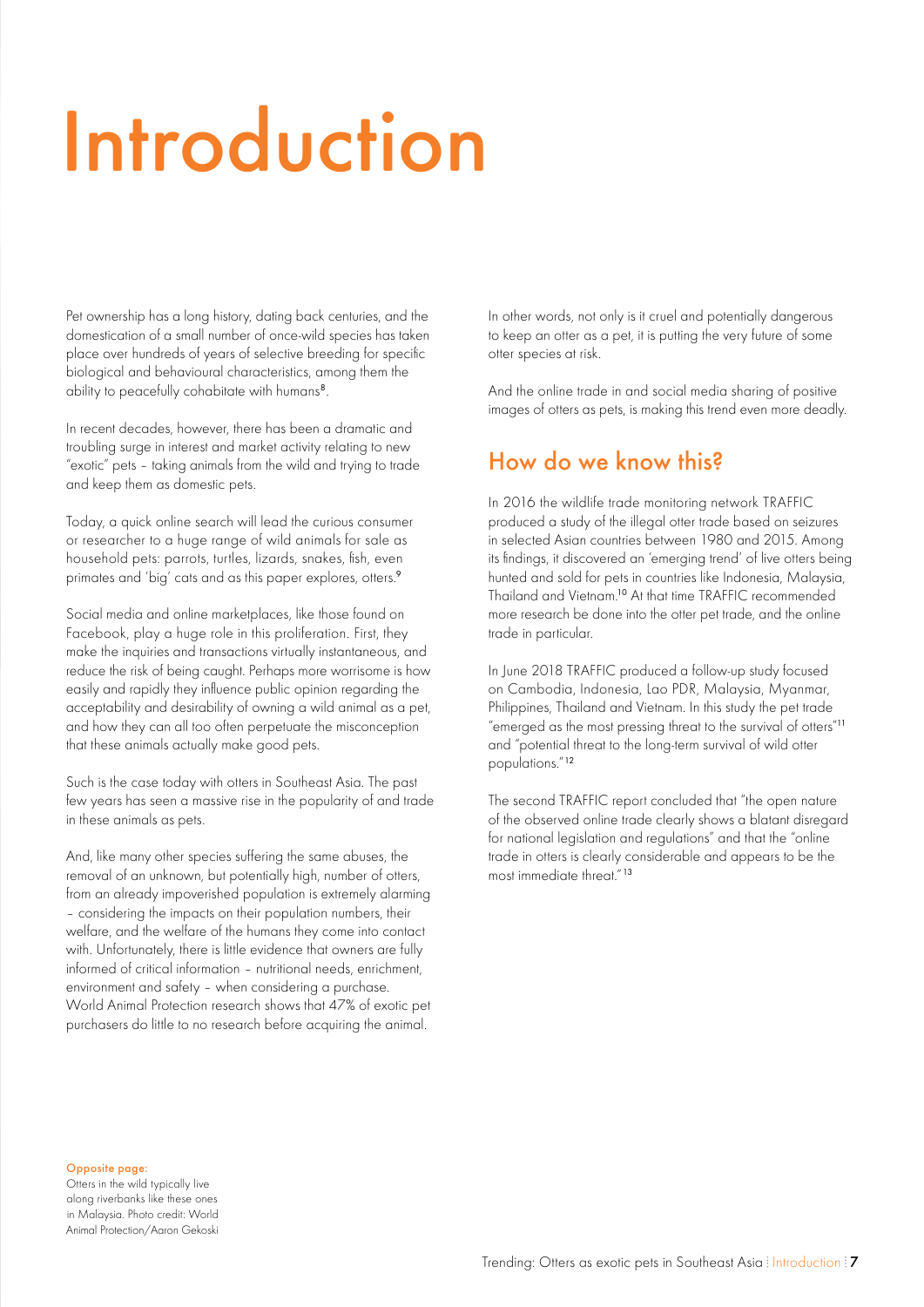## **Otters** in Southeast Asia

For the four species of otter that call Southeast Asia home, the pet trade is just the latest risk to their survival. They have been exploited historically for pelts as well as for traditional medicine. In addition, habitat loss, pollution and climate change have also taken a toll on these animal populations.<sup>14</sup>

As a result of these and other factors, one species, the Eurasian otter is currently listed on Appendix I of CITES<sup>15</sup> and the small-clawed, smooth-coated and hairy-nosed are Appendix II and in need of further legal protection.

### Asian small-clawed otter

The world's smallest otter, the Asian small-clawed is brown with a reddish tinge and a light grey face. As their name implies, they have reduced claws, but that doesn't stop them: they are extremely dexterous. In fact, unlike other species, small-clawed otters will grab food not with their mouths first but with their paws.<sup>16</sup> They are perhaps the most charismatic of the otter species, are highly social and live in large family groups of up to 20 individuals. They form lifelong monogamous pairs. Their primary diet is crab, along with snails, molluscs, insects and small fish.<sup>17</sup>

Asian small-clawed otters have declined by more than 30 percent in the last 30 years, due in large part to significant reductions in its range and exploitation for the global trade in otter skins and live animals for the pet trade. They have disappeared or declined in many parts of their range. They are believed to be extirpated or extremely rare throughout much of their range in southern China. Recent surveys suggest that small-clawed otters have disappeared from the western Himalayan foothills and perhaps the Indian part of the Sundarbans. It is likely that the present range in India has been diminished, and the species is now considered to be extremely rare in Myanmar.<sup>18</sup>



#### Right:

The Asian small-clawed is brown with a reddish tinge and a light grey face. Photo credit: Adobe Stock Photography

#### Opposite page:

A wild smooth-coated otter feeding on fish in Singapore. Photo credit: World Animal Protection/Aaron Gekoski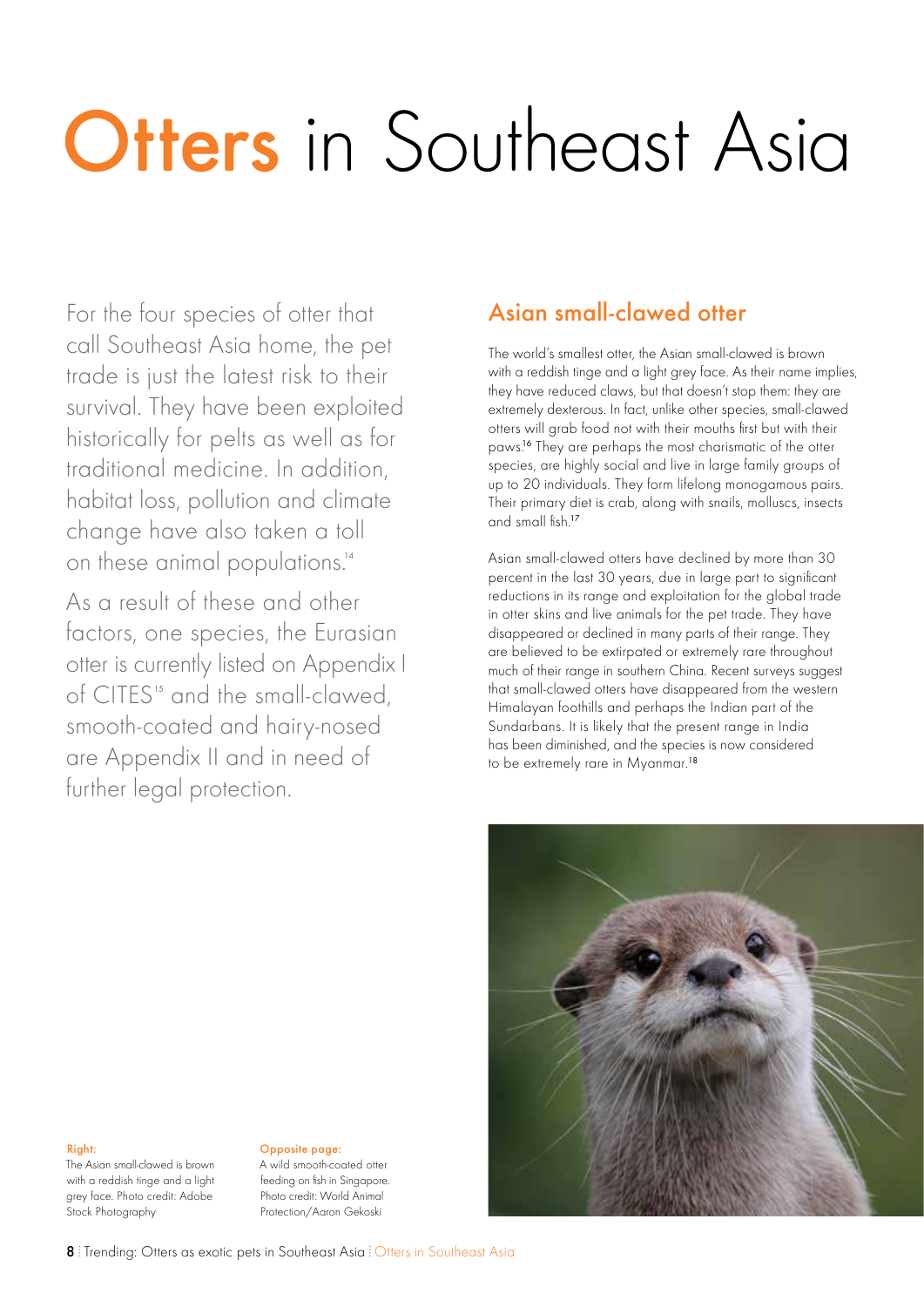### Smooth-coated otter

Found in Myanmar, Singapore, Thailand, Vietnam, Malaysia, Sumatra, Java, Borneo, Indonesia and southern Iraq, these otters are also a social species, living in groups that vary seasonally and hunt together, the largest groups forming during the monsoon season.<sup>19</sup> They are nocturnal and eat mostly fish, along with frogs, birds and shellfish. They are a close cousin to the small-clawed otter, and have a large, stocky build with short, dark brown velvety fur.<sup>20</sup>

Like their small-clawed cousins, the smooth-coated otter population is estimated to have also declined by at least 30% in the past 30 years.<sup>21</sup>

> The threats to these species are many – with the root cause lying firmly with their interaction with humans.



### Hairy-nosed otter

Weighing between 11–18 lbs, elusive and easily identifiable by their hairy nose pad and white upper lip<sup>22</sup>, these otters have seen the biggest population decline — an estimated 50% in the last 30 years. The hairy-nosed otter was in fact declared extinct in 1998, but small, isolated populations have been rediscovered in Thailand, Cambodia, Vietnam, Malaysia and Indonesia. Estimates for specific populations are very small, varying from 50 to about 300.<sup>23</sup>

They eat mostly fish, but also water snakes, frogs, lizards among other small creatures that live in swamps and shallow coastal waters.

### Eurasian otter

The Eurasian otter, as its name implies, has a very large distribution, from Ireland to China, and down into Southeast Asia. They are playful, and have a varied diet of fish, crustaceans, amphibians and sometimes reptiles, birds, eggs, insects and worms. They are usually nocturnal, and mostly solitary, and are protected throughout much of their range. The species is recovering in parts in Europe, but it remains at risk in Southeast Asia. (Eurasian otters have not been consistently observed in the pet trade but have been historically hunted for their pelts.)

### Threats to their survival and welfare

The threats to these species are many – with the root cause lying firmly with their interaction with humans. They include: <sup>24</sup>

- loss of mangrove swamps to aquaculture
- reclamation of wetlands for settlements, quarries, mining, hydroelectricity
- overfishing leading to loss of prey, and trapping by fisherfolk who see them as a threat to fish stocks
- agriculture
- pollution (waste, plastics and pesticides)
- •trapping for fashion, traditional medicine, and most recently, the pet trade

Though this list of human impacts on otter populations is not to be underestimated, TRAFFIC's 2018 report on the illegal trade in otters named the pet trade as "the most pressing threat to the survival of otters, particularly in Indonesia and Thailand."25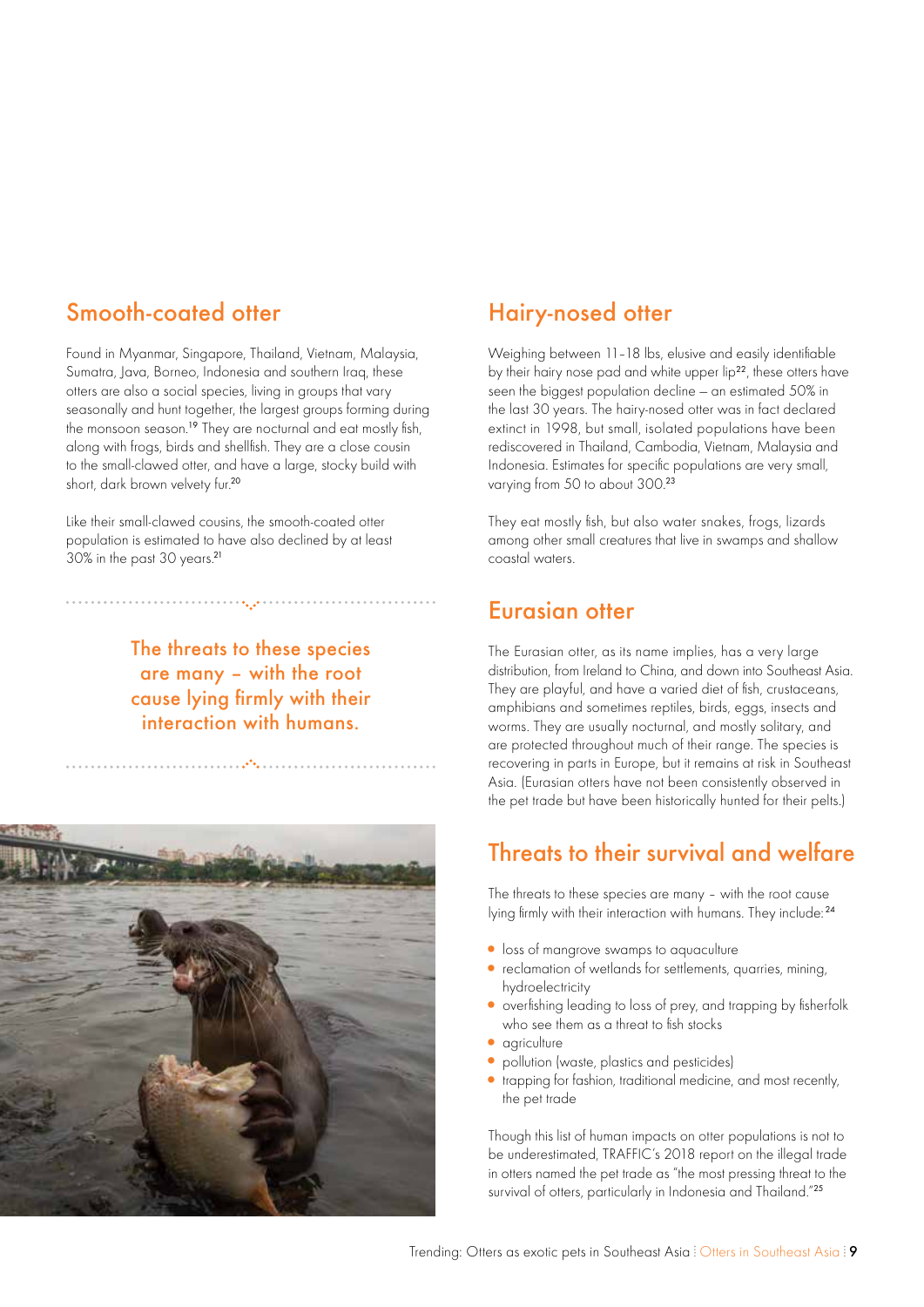



10 Trending: Otters as exotic pets in Southeast Asia : Otter welfare and the pet trade

#### Above:

Takechiyo, one of the 'Instagram famous' otters on has nearly 300,000 followers lives with a family in an apartment block in the Minato district of Tokyo. Photo credit: World Animal Protection/Aaron Gekoski

#### Left:

Through a photograph, it's easy to see how people can think that otters make for suitable and happy pets but the reality is starkly different. Photo credit: World Animal Protection/Aaron Gekoski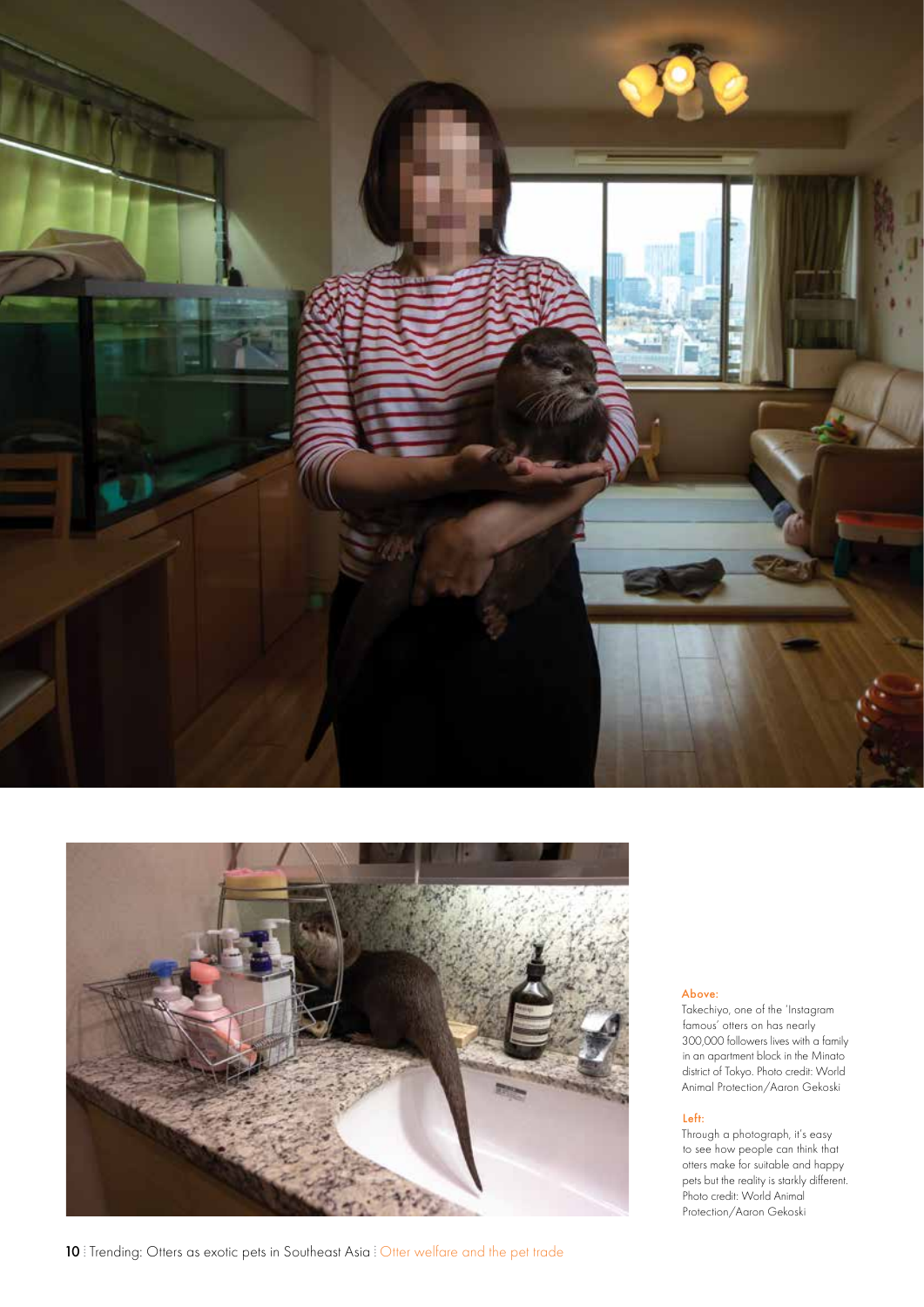## Otter welfare and the pet trade

Born out of a desire to have something unique and special, would-be owners tend to romanticize how lovely it would be to have otters as pets. And it's no surprise: many of the videos on YouTube, appearances on TV shows and reality competitions and other social media platforms give that positive impression. But this filtered version of the daily life with an otter is simply not accurate. The reality of life with an otter is very different: they can be loud, aggressive, destructive, and wield very sharp bites. As a result, often these pets end up abandoned and rescue groups say they are struggling to keep up with the numbers of unwanted otters<sup>26</sup> often arriving in their care having suffered weight loss and malnutrition<sup>27</sup> and possibly with teeth removed or their scent glands to reduce the smell.

Keeping otters as pets is certainly not good for the animals themselves. In the wild they are highly social creatures<sup>28</sup>, but as pets live removed from their normal social groups, and usually completely isolated from other otters. Naturally, they spend their lives in and around water, but as pets often get little more than a dunk in a bathtub or child's paddling pool. They are carnivores, with dietary requirements specific to their natural habitat, but often get fed human or other food that leaves them malnourished. They are often led around on leashes, dressed up, and treated like toys.<sup>29</sup> A lack of stimulation and socialization can lead to the development of repetitive, compulsive behaviours in captivity.<sup>30</sup> While zoos and aquaria are recommended to keep them in groups, and to provide a pool at least three times the otter's body length,<sup>31</sup> pet owners are highly unlikely to meet these standards, and evidence from our investigation suggests that the breeders and traders who sell the otters are highly unlikely to inform the purchaser of these animals' welfare needs.

For animals captured in the wild, there is suffering at all stages of capture and transport.<sup>32</sup>

### Online pet trade

The wide-scale trade in otters as pets is a fairly recent phenomenon. The apparent growth of this trade is alarming given their perilous status in the wild – and the social media hype surrounding this trade and the impact that it likely has on would-be consumers is cause for concern. A study in 2012 of online markets in Indonesia recorded 63 live otters for sale by 46 different sellers.<sup>33</sup>11 live otters were seized at the Bangkok International Airport in January 2013.<sup>34</sup>TRAFFIC's 2015 study of "seizure data" (incidents where authorities seized and recorded the illegal trafficking of otters or otter parts) reinforces the assumption that in certain countries otters were being captured for the pet trade.

A subsequent TRAFFIC study of the online trade of pet otters in Indonesia, Malaysia, Thailand and Vietnam between January and April of 2018 uncovered 560 separate advertisements and an average of 960 otters for sale at any given time. Indonesia alone was home to 449 of these ads, with an average of 711 otters for sale in that country. Thailand placed second with 80 adverts and an average of 204 otters for sale.<sup>35</sup>

> In the wild otters are highly social creatures, but as pets live removed from their normal social groups, and usually completely isolated from other otters.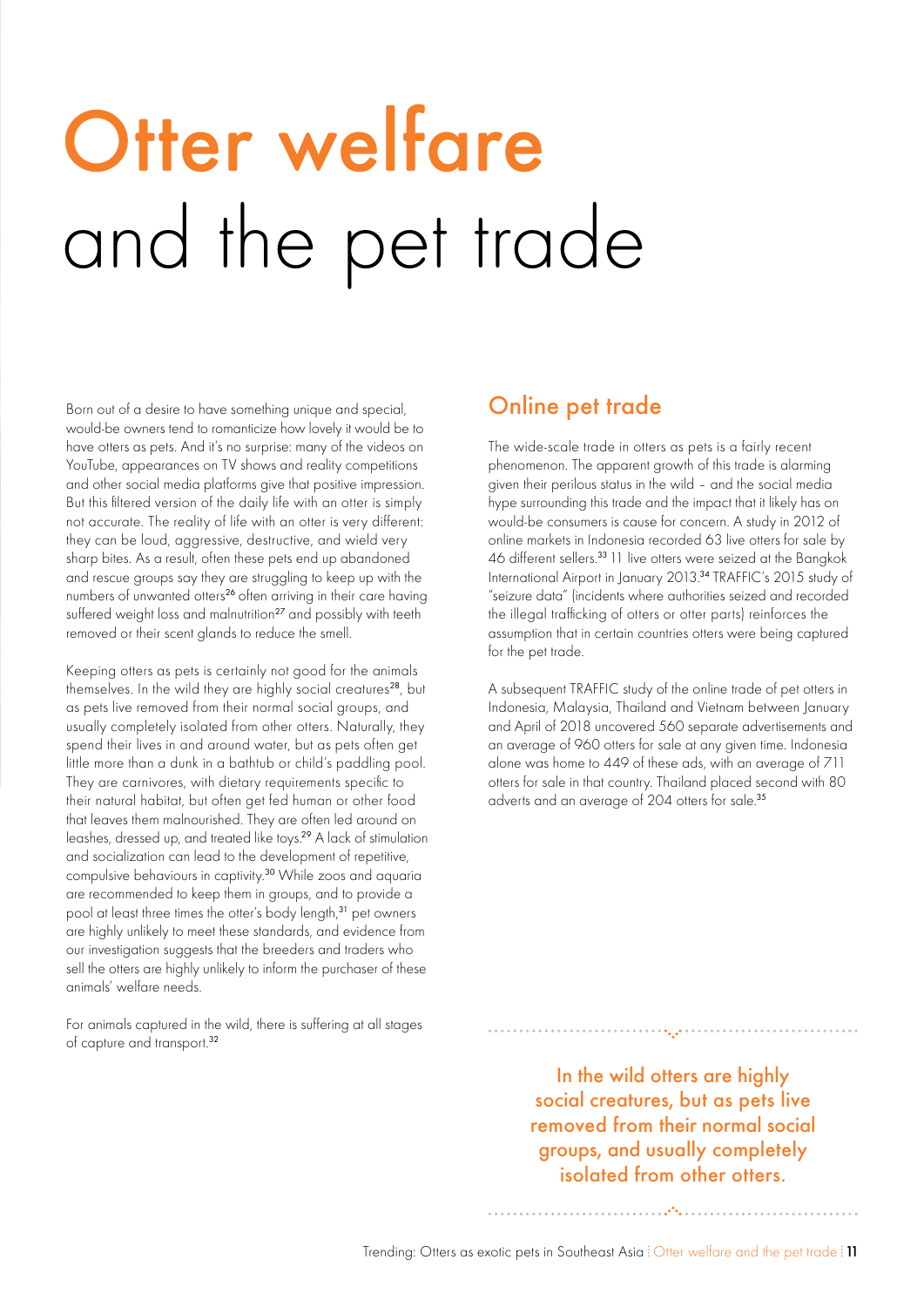## Our approach

Seeing this alarming trend, in 2018 World Animal Protection realized that more information was needed about what was fueling these trends and where these otters were coming from. We intended to look into the scope and extent of the otter pet trade and the online activity that fuels it. Our collaboration with the Wildlife Conservation Research Unit of Oxford University (WildCRU), and others helped us assess the extent of the threat to these animals, figure out the best approach, and identify the evidence and information needed to address important unanswered questions. Based on the outcome of this work, the next step for World Animal Protection was clear: to fight for greater protections for otters and a halt to their trade as pets.

One of the immediate conclusions was that the hairy-nosed, small-clawed and smooth-coated otters needed greater legal protections by CITES. In order to strengthen the case, targeted investigations were undertaken into the international live otter trade, to investigate the growing market for pet otters in Japan – what is driving it, what source the animals are coming from, and where they are ending up – as pets or as entertainment.

Online videos and social media seem to be facilitating the purchase of pet otters, and others have suggested that social media may be to blame for the growing market demand.<sup>36</sup>

At the same time, seizures in Japan increased from two in 2007 to 32 in 2017<sup>37</sup> It seemed that the market for otters in a country that had no native population was growing and was possibly being fed, at least in part, by illegal imports.

We began our investigations following two paths one online and the other on the ground.

### What is CITES?

The United Nations' Convention on International Trade in Endangered Species of Wild Fauna and Flora (CITES) is an international agreement between 183 States that aims to protect wild animals and plants from over-exploitation by humans.

Every year wild animals, their body parts and products, and all types of plants are traded across countries all over the globe. It is important that trade is regulated for conservation purposes and that no species' survival is threatened or driven to extinction. With clear boundaries on what can and cannot be traded between countries the aim is to conserve populations and eradicate illegal wildlife trafficking.

Species of animals and plants can be classed as Appendix I, II, or III; With Appendix I, trade is commercially prohibited, whereas species listed as Appendix II may be traded internationally only under specific import and export controls.

Since the 1970's CITES has been an international agreement adhered to voluntarily by countries, governments, and parties. Although legally binding, countries must support and implement their own national laws to maintain and enforce agreements.

12 Trending: Otters as exotic pets in Southeast Asia i Our approach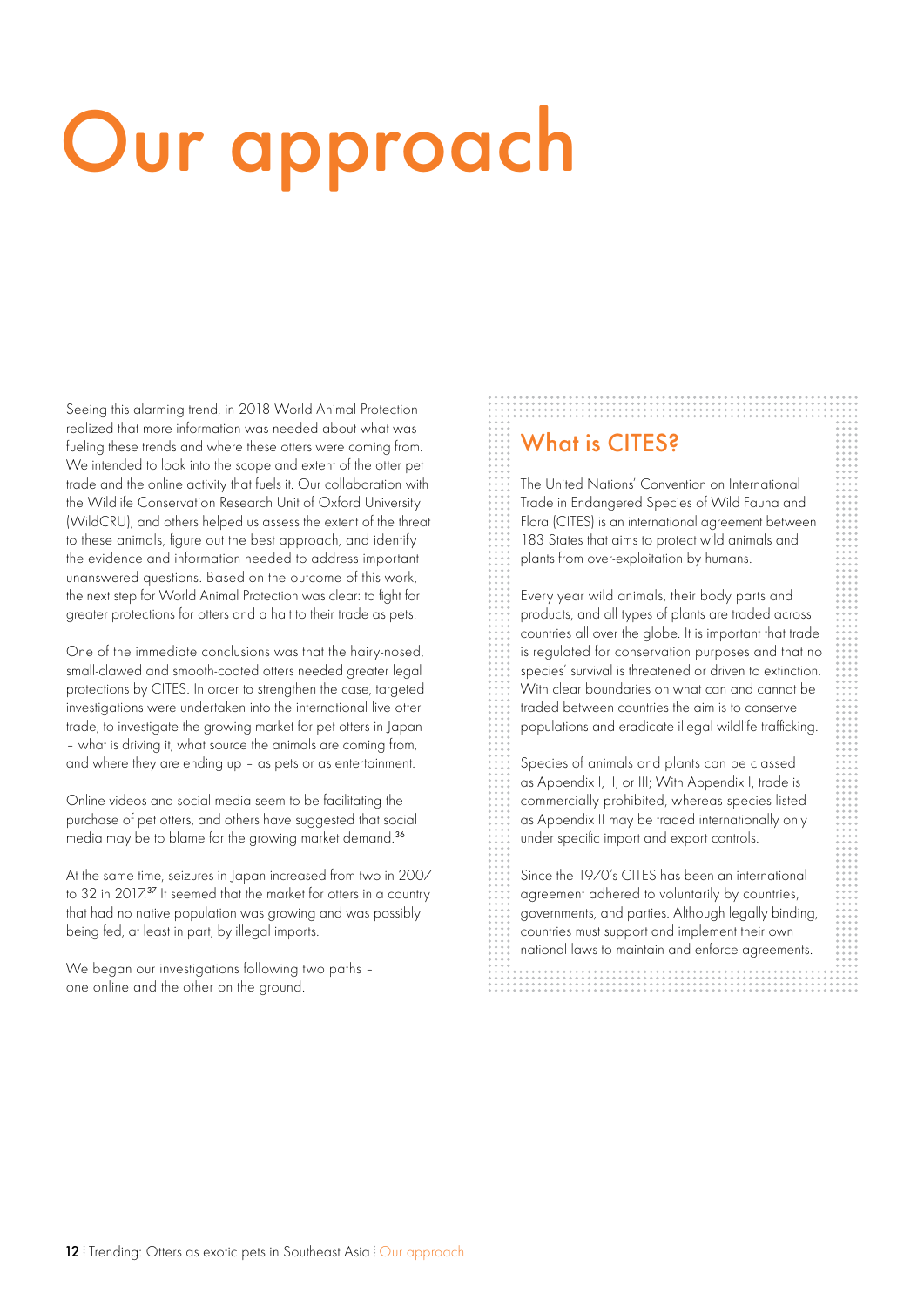## Online videos: Driving demand

We launched our online investigation to look at whether there had been an increase in social media relating to otters as pets. We opted to focus on YouTube videos as an indicator of social media activity, to explore if these channels might be having an impact on market demand for pet otters. We conducted an English language search for a global overview and local language search terms for southeast Asian countries that had been highlighted by TRAFFIC as being of particular concern to the otter pet trade – Indonesia, Malaysia, Thailand and Vietnam and in Japan. Our desktop research found that not only had the number of videos depicting otters increased in the past two to three years, in one case a quadruple increase, but that their popularity and/or engagement had also increased. Indonesian and Japanese language pet otter videos showed the greatest increases in both the number of videos produced as well as their popularity.<sup>38</sup>

At a global level, many of the most viewed and most popular videos were posted by commercial video sites, and seemed to be produced by a small number of individual owners. A number of these videos reached over 1 million views each. The appearance of phrases such as 'I want one' in the comment section certainly suggests these videos may be driving demand<sup>39</sup> and the acceptability of owning an otter as a pet.<sup>40</sup>

Through these videos, the otters are shown walking on leashes or portrayed as an affectionate, easy-going household pet, like a domesticated one. What this accomplishes is the viewer is left with the mistaken impression that otters are suitable animals to be kept as pets but the complex habitat and dietary requirements of otters, combined with the potential to cause harm to people (by biting), mean that otters are extremely difficult to keep in a home, captive environment.

It became apparent through our research that there was an urgent need to identify where pet otters are being sourced from, through what route and countries. And we needed to further investigate the role of social media and the prevalence of Otter "cafes" in Japan in driving the demand.

With this in mind, we deployed our investigators to look at the pet otter trade on the ground in Japan and Indonesia, and to look at the online and use of social media to prop up the trade in Thailand.



Number of pet otter videos (including reposted videos) published per year

#### Comments on pet otter videos

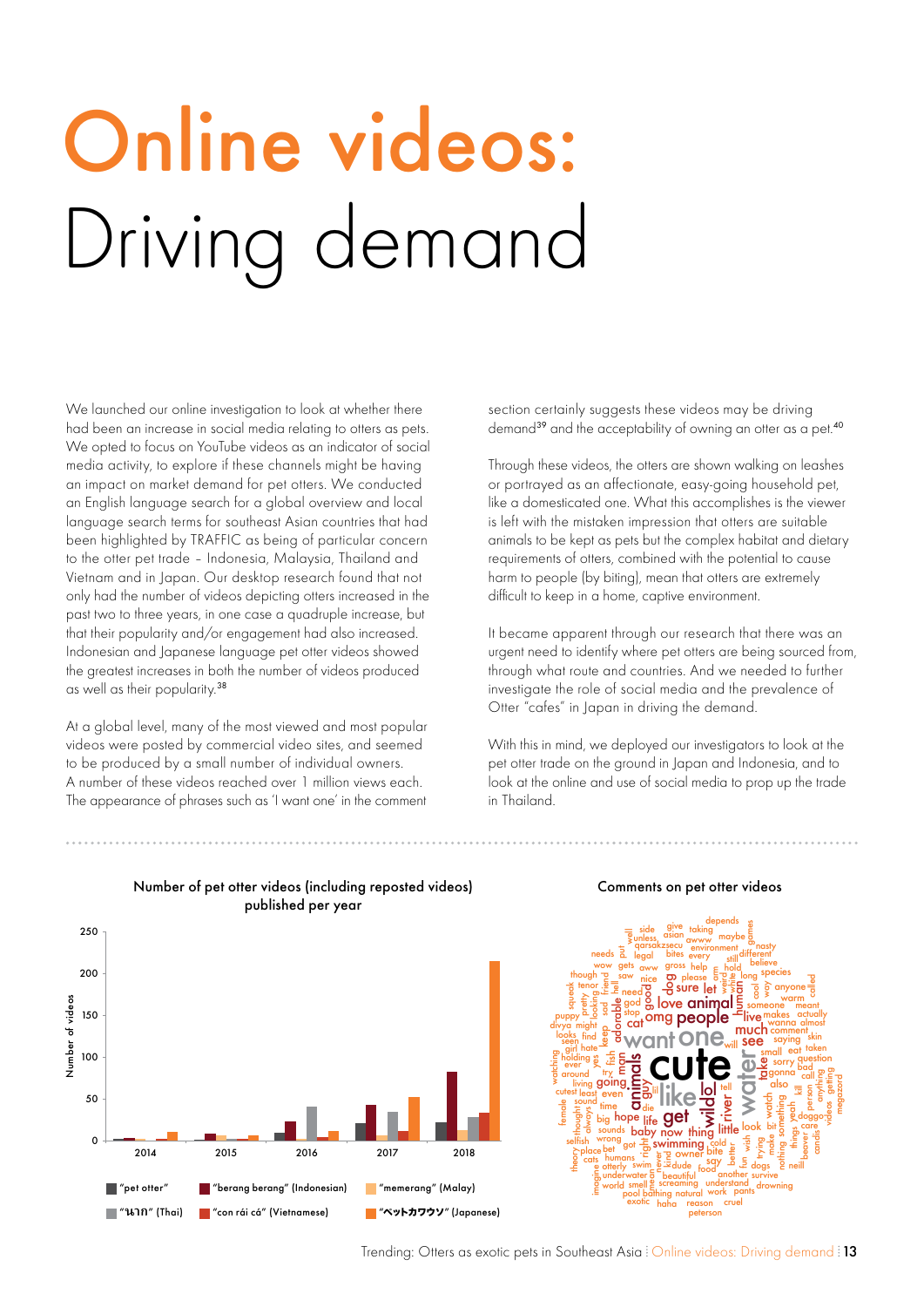



14 Trending: Otters as exotic pets in Southeast Asia Following the trail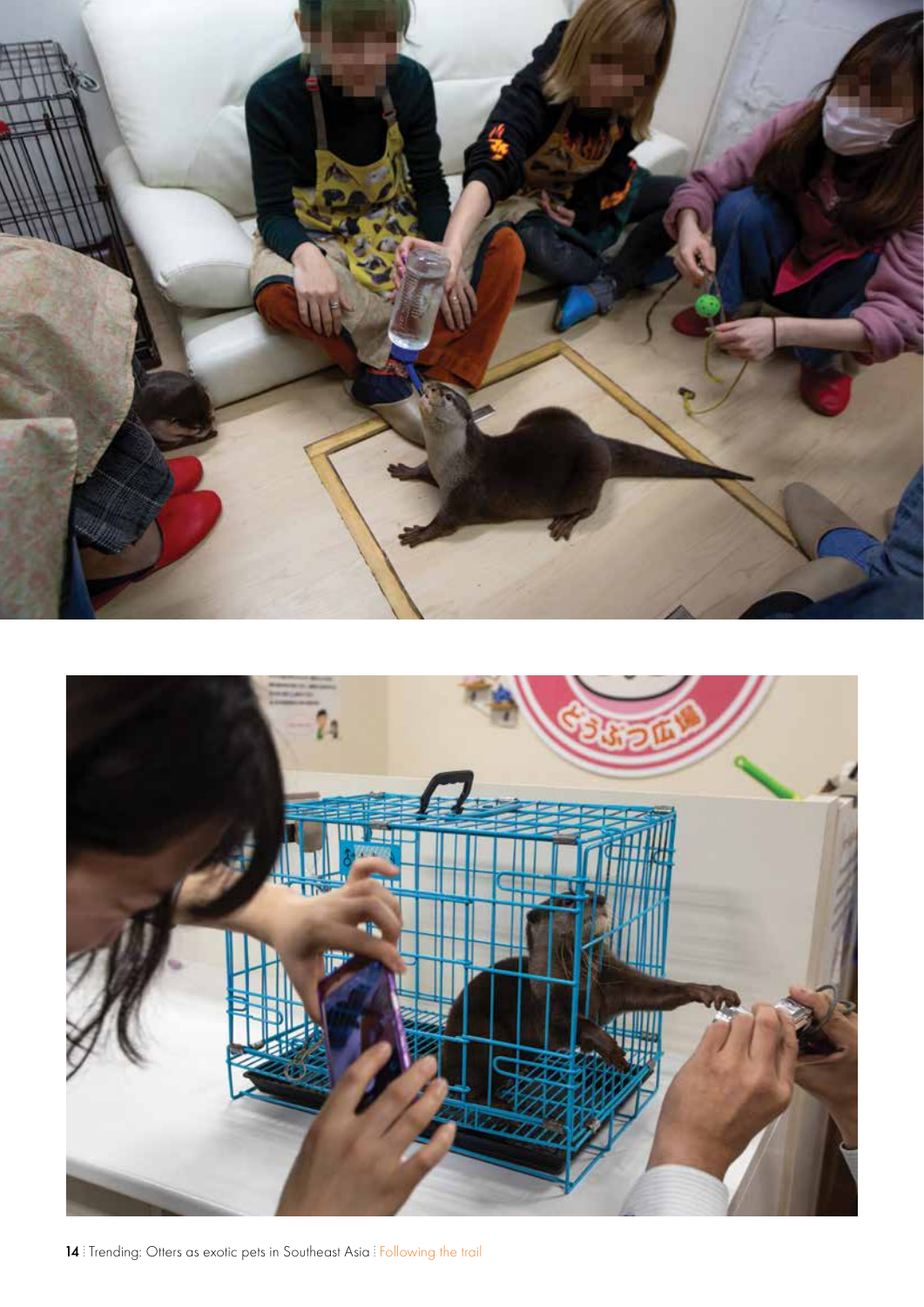## Following the trail: On the ground in Japan

Japan<sup>41</sup> is currently undergoing an "otter craze' fueled primarily by Instagram-famous" pet otters who are shown off on television and social media, I, and as previously discussed, YouTube videos. There is even a Japanese word, "usolar" which means "otter fanatic."<sup>42</sup> These otters are not native to Japan, so they are either imported or bred in captivity. Our investigators set out to uncover how these animals are being acquired, how they are treated, and how World Animal Protection can intervene to save these animals from a life of cruelty.

One driver of the acceptability of otters as pets is the recent proliferation of Japanese "otter cafes" — coffee shops that have otters on display and in some cases available for holding, petting or being available for "selfies" by customers.

The conditions in which these animals are being held is a far cry from the quality of life they would enjoy in the wild. In fact, the animals are often kept in cruel conditions with little or no regard to their wellbeing. They lack direct sunlight, adequate space to move and poor nutrition. In some cases, the animals were in clear distress, and with little to no enrichment beyond a tub of water, and continuous interaction with café patrons.

Our research found numerous breeders, some adjacent to the cafés themselves, but because it is notoriously difficult to breed otters in captivity, according to interviews with breeders and experts, a very small number of cubs appear to actually be born this away. All this means, of course, that that the Japanese otter pet trade is most likely supplied through illegal trafficking of animals through Southeast Asia.

All otters we encountered were said to be "small clawed," which are a CITES Appendix II listed species that require a permit to cross borders. Once in Japan, however, there is no legislation regarding the keeping, breeding or trading of otters. There is a huge gap between numbers of Asian small-clawed otters in Japan and the numbers of otters officially imported. There are auestion marks around "legal routes" in which fraudulent paper work is used and takes advantage of minimal oversight.<sup>43</sup>

#### Opposite page:

The latest craze taking off in Japan, tourists can pay to spend time at otter cafes where they can feed, take selfies and interact with captive otters. Photo credit: World Animal Protection / Aaron Gekoski

#### Right:

Conditions for otters in the cafes in Japan lead to lifelong suffering through lack of adequate access to proper nutrition, enrichments and environment. Photo credit: World Animal Protection / Aaron Gekoski

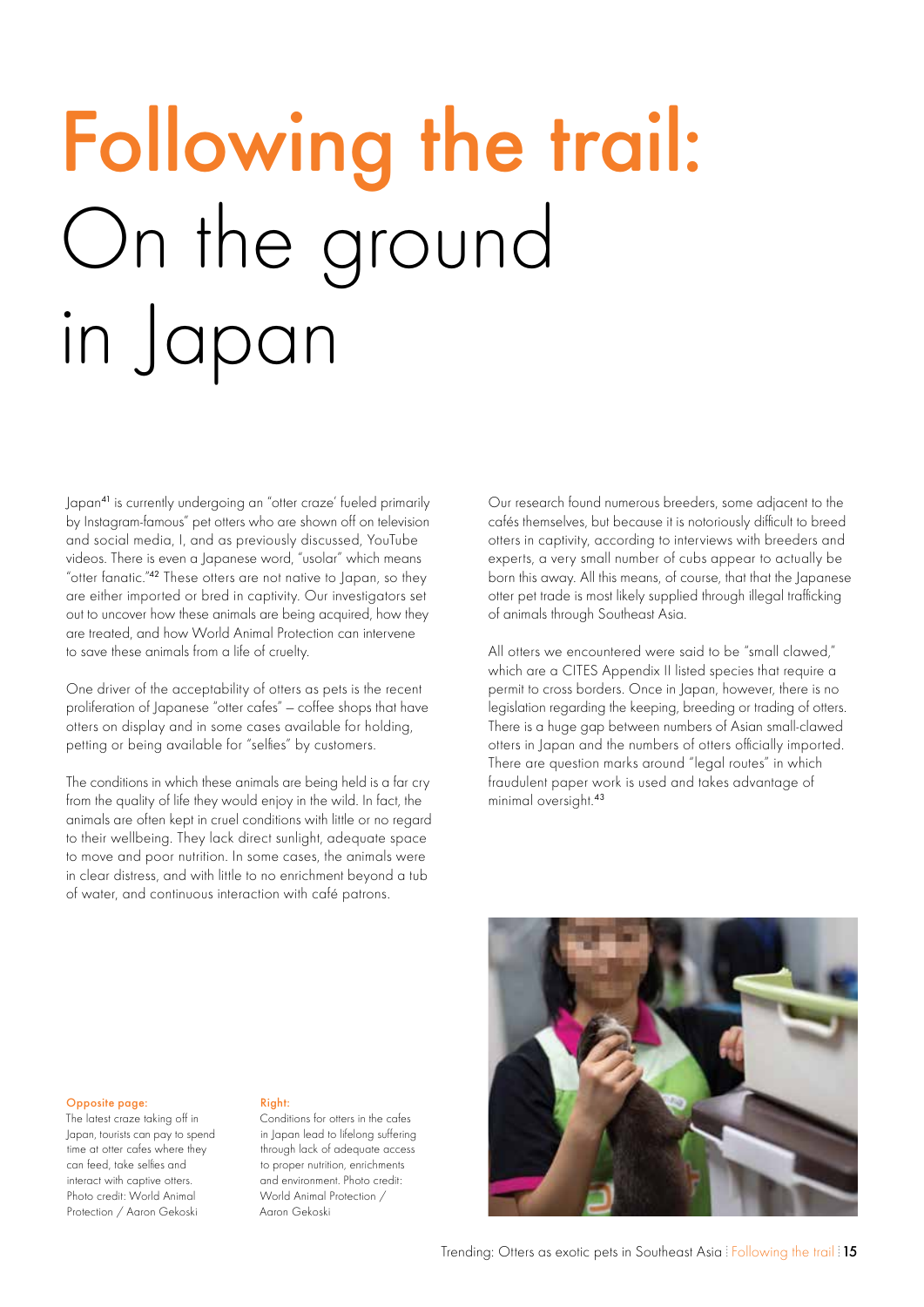



16 : Trending: Otters as exotic pets in Southeast Asia : Following the trail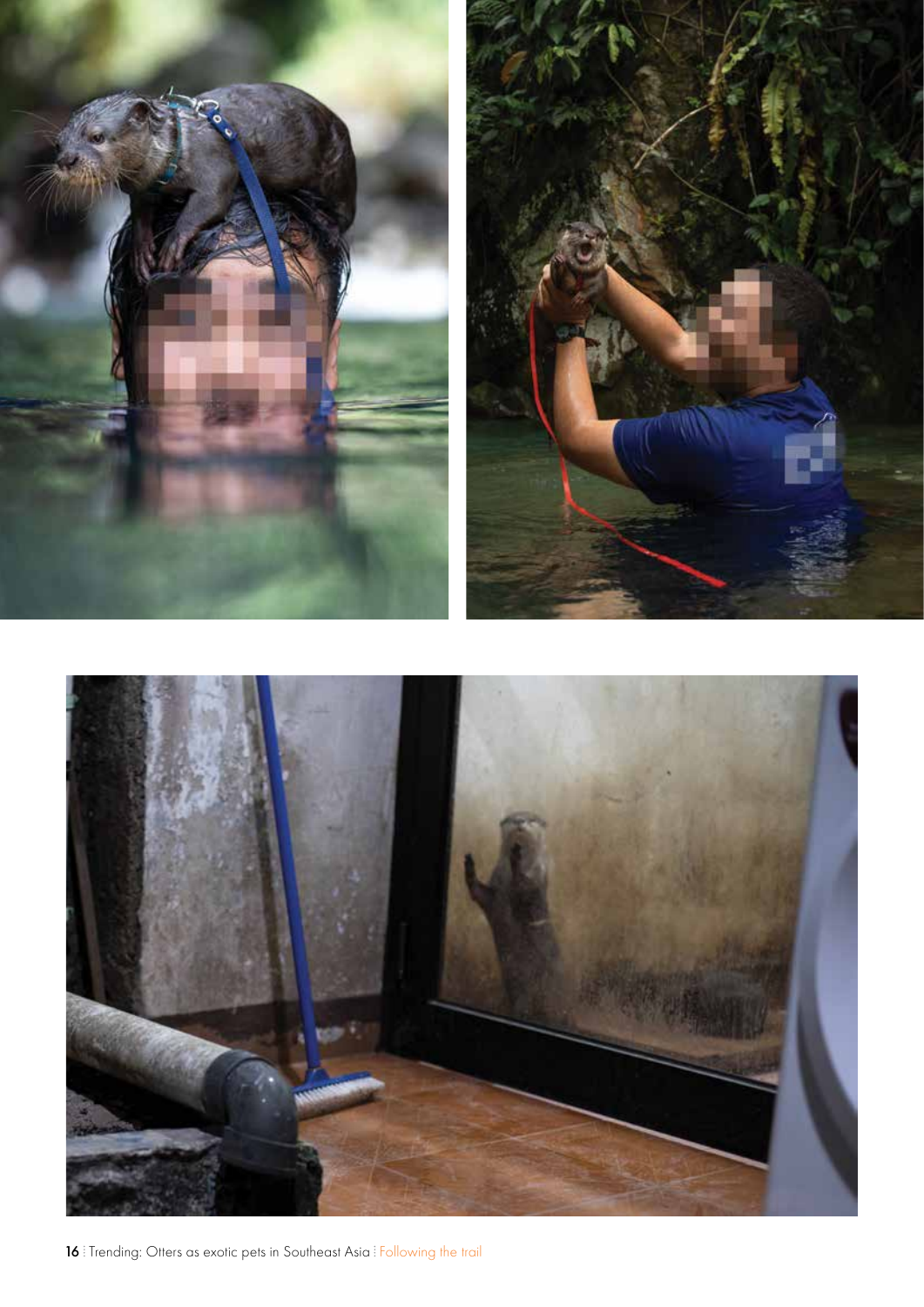## Following the trail: On the ground in Indonesia

In Indonesia otters are considered to be common, and commonly thought of as a pest that "raids" fish farms in rural areas. They are also popular as pets, generally in more urban settings, which are, like in Japan, undergoing an "otter craze". In markets, it appeared that otters could be acquired to order, rather than on the spot.

Online pet stores and Facebook buy/sell groups exist in abundance. The largest Facebook group, "OTTER&FERRET FANS Group Sell Buy Animal Malang East Java" has 43,000 members. Other groups have between 3,000 and 16,000 members and all are very active with more than 10 posts a day.<sup>44</sup>

Our investigations have revealed that the otters being sold in Indonesia are either wild caught or bred by local amateur breeders. Our evidence suggests the wildlife traders have a readily available supply of wild sourced otter pups captured from areas across Indonesia. Evidence points to an interlinked trade network involving farmers, hunters, collectors, dealers, enforcement agencies, and transportation operatives. Our investigators were told that it was common for traders not to have direct contact with hunters, instead using what was

referred to as a collector, or 'middleman' who deals directly with the hunter. Further, the traders implied that they were well positioned to easily source numerous otter cubs, and could obtain as many as required. They promised they could easily provide 40 cubs, if the appropriate financial incentives were offered.<sup>45</sup>

The process to take these pups from the wild is cruel. Our team was told that hunters will use dogs to smell out dens (known as holts), then kill the fiercely-protective parents and freely take the young.

While many of the operations in the field seem to be individual hunters, farmers and dealers, multiple sources referred to a rumoured larger scale commercial breeding operation.<sup>46</sup>

The evidence strongly suggests that wild sourcing and illicit trade in short clawed otters is widespread across the country.

#### Opposite page:

Top-left: Members of the Komunitas Otter Indonesia (KOI), an otters enthusiasts group regularly meet to take their "pet" otters on outings Photo credit: World Animal Protection/Aaron Gekoski

Top-right: Founder of KOI, Georgian Marcello says the group has a slogan, the 3B's, meaning otters are *bau* (smelly), *berisik* (noisy) and *boros* (an extravagance). Photo credit: World Animal Protection/Aaron Gekoski

**Bottom:** Despite best intentions, keeping an otter as a pet is life of cruelty and suffering. Photo credit: World Animal Protection/Aaron Gekoski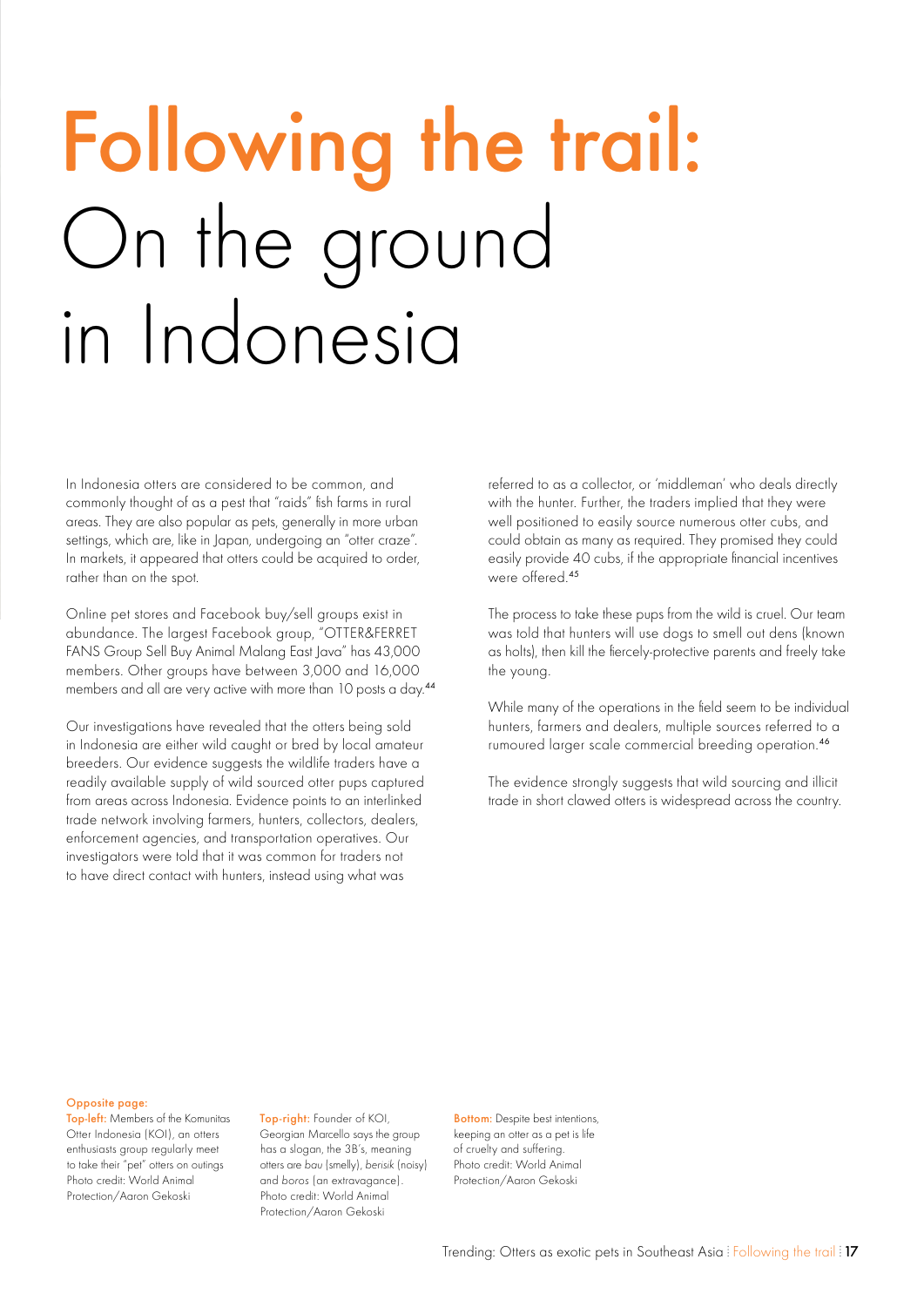## Following the trail: Online investigation of Thailand

All four species of otter native to Thailand are protected, making it illegal to hunt, keep or trade them.<sup>47</sup> Captive breeding is also illegal here. Most buyers and sellers appear to be based in Bangkok. While the otter trade on Facebook caters mainly to domestic consumers, we also know there is also some international trade out of Thailand, since 32 otters were seized en route from Thailand to Japan.<sup>48</sup>

Sellers are extremely secretive, not disclosing their locations, and not allowing purchasers to see the otters in advance – though video or a photo is sometimes offered to interested buyers. This level of secrecy even extends throughout the trade network with dealers not having direct contact with hunters, but instead using middlemen or collectors.

There are many baby otters readily available for purchase (individuals and multiples) in and around Bangkok, with many just opening their eyes. Captive breeding was suggested to our investigators as a possible source, with some sources arguing that that it would take poachers some time to find them in the wild, and by the time they are acquired and transported to Bangkok they would most likely be older, and with eyes fully opened. Still other sources told our investigators that the available animals could just as easily have been wild caught and transported in short order. One dealer indicated that when he was trading in otters, he would often wean the wild pups until they were strong enough to travel, and then load them onto a bus to Bangkok.

Our research found that Facebook is home to at least 10 groups dedicated to pet otters in Thailand, that either share cute videos and images, facilitate networking among owners, or explicitly facilitate buying and selling.<sup>49</sup> TRAFFIC's 2018 report<sup>50</sup> found that Otter Facebook groups' membership in Thailand doubled, from 106,111 in 2016 to 203,445 in 2018.

As with our research in Indonesia, the evidence gathered by our investigators in Thailand also strongly suggests widespread wild sourcing and illicit trade in small-clawed otters.<sup>51</sup>

Facebook is home to at least 10 groups dedicated to pet otters in Thailand, that either share cute videos and images, facilitate networking among owners, or explicitly facilitate buying and selling.

18 Trending: Otters as exotic pets in Southeast Asia Following the trail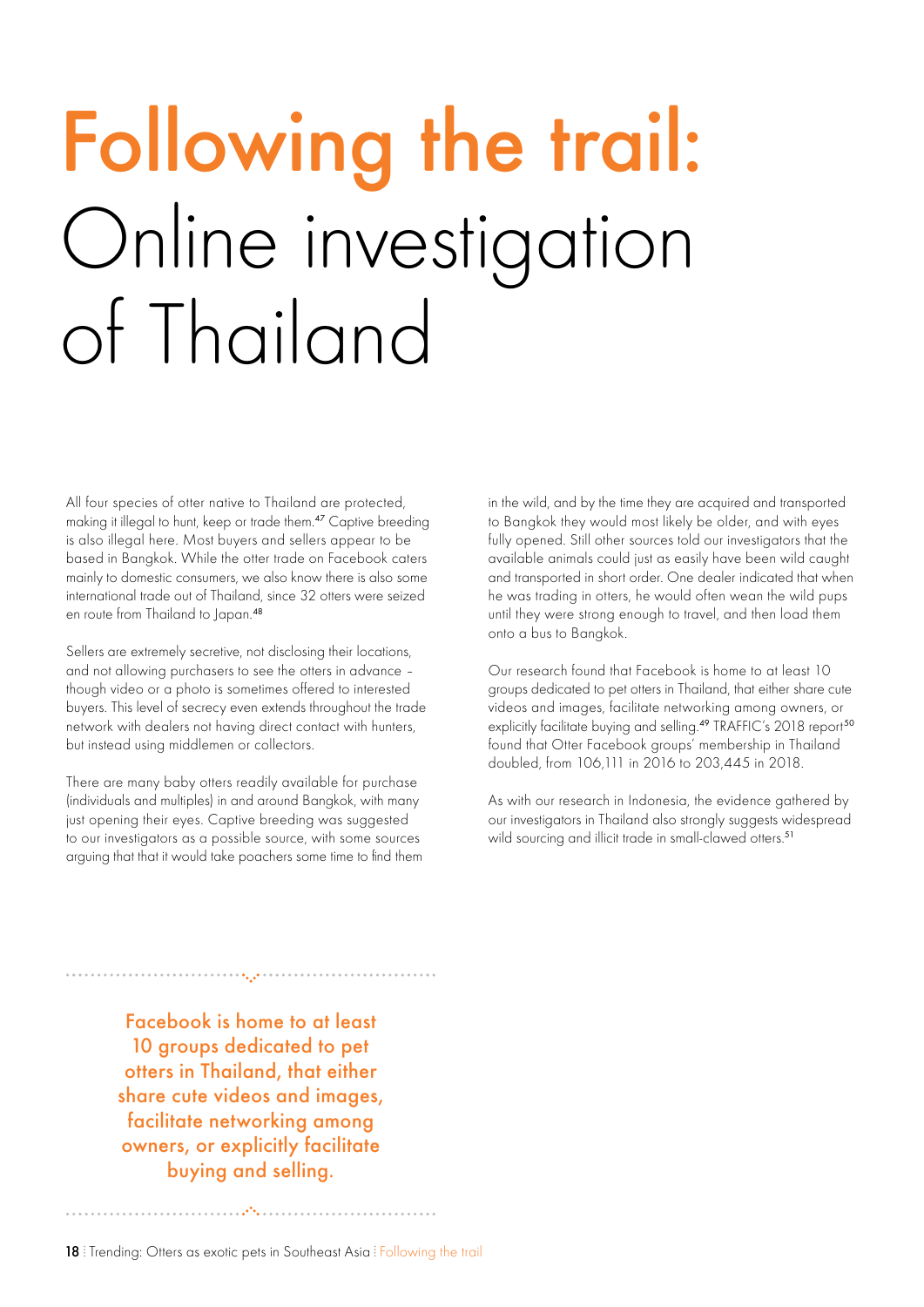## CITES and the protection of Asian otters

CITES seeks to ensure that international trade in wild animals and plants does not threaten their survival. The Asian smallclawed otter, the hairy-nosed otter and smooth-coated otter are currently listed in Appendix II of CITES.<sup>52</sup> While an Appendix II listing provides some protection, it is insufficient in the case of small-clawed and smooth-coated otters because the trade is mostly illegal, including from unverified and likely-fraudulent captive breeding sources. At the upcoming CoP18, there are proposals to transfer the smooth-coated and small-clawed otter from Appendix II to Appendix I.

An Appendix I listing is warranted<sup>53</sup> for these species because the species meet the criteria, first and foremost, but also because an Appendix I listing will send the necessary market signals, add further trade controls, and enhance scrutiny of captive-breeding operations. As explained below, according to the best available information, the wild populations of both species meet Criterion C in Resolution Conf. 9.24 (Rev. CoP17) because they have suffered marked declines inferred on the basis of reductions in range, habitat loss, decline in habitat quality, high levels of exploitation, and vulnerability to extrinsic factors, including habitat loss and degradation.

World Animal Protection believes that both species should be transferred to Appendix I at CoP18.

### Affected by trade

One of the criteria used to assess whether to add a species to Appendix I is the effect of trade:

- whether or not it is known to be in trade; or
- if that trade has had or may have a detrimental impact on the status of the species; or
- if there is demonstrable potential international demand for the species, that may be detrimental to its survival in the wild.

For both the smooth-coated and small-clawed otter, evidence exists that the species are in trade, that the trade is having a detrimental impact, and that international demand is growing, primarily for live otters to be used as pets. These otters are also traded for their pelts and, to a lesser degree, for traditional medicine. Information on the overall scale of the illegal trade in tropical Asian otter species is scarce, due in part to the lax enforcement of national laws and international trade restrictions. As such, the seizures that have been reported likely represent only a small fraction of the overall illegal trade in otters.<sup>54</sup>

### Taking the precautionary approach

According to CITES, "When considering proposals to amend Appendix I or II, in the case of uncertainty with either the status of a species or the impact of trade on the conservation of a species, the Parties should, by virtue of the precautionary approach act in the best interest of the conservation of the species concerned and adopt protections that will counteract the anticipated risks to the species."<sup>55</sup> However, given the challenges associated with counting otters in the wild, estimating population sizes and collecting data on rates of decline is virtually impossible. The IUCN Species Survival Commission (SSC) Otter Specialist Group is concerned that the decline in small-clawed otter and smooth-coated otter are much more precipitous than can be inferred from available population data given extreme levels of habitat loss and degradation and exploitation, along with the near extinction of a closely-related hairy-nosed otter in the region.<sup>56</sup>

> Given the challenges associated with counting otters in the wild, estimating population sizes and collecting data on rates of decline is virtually impossible.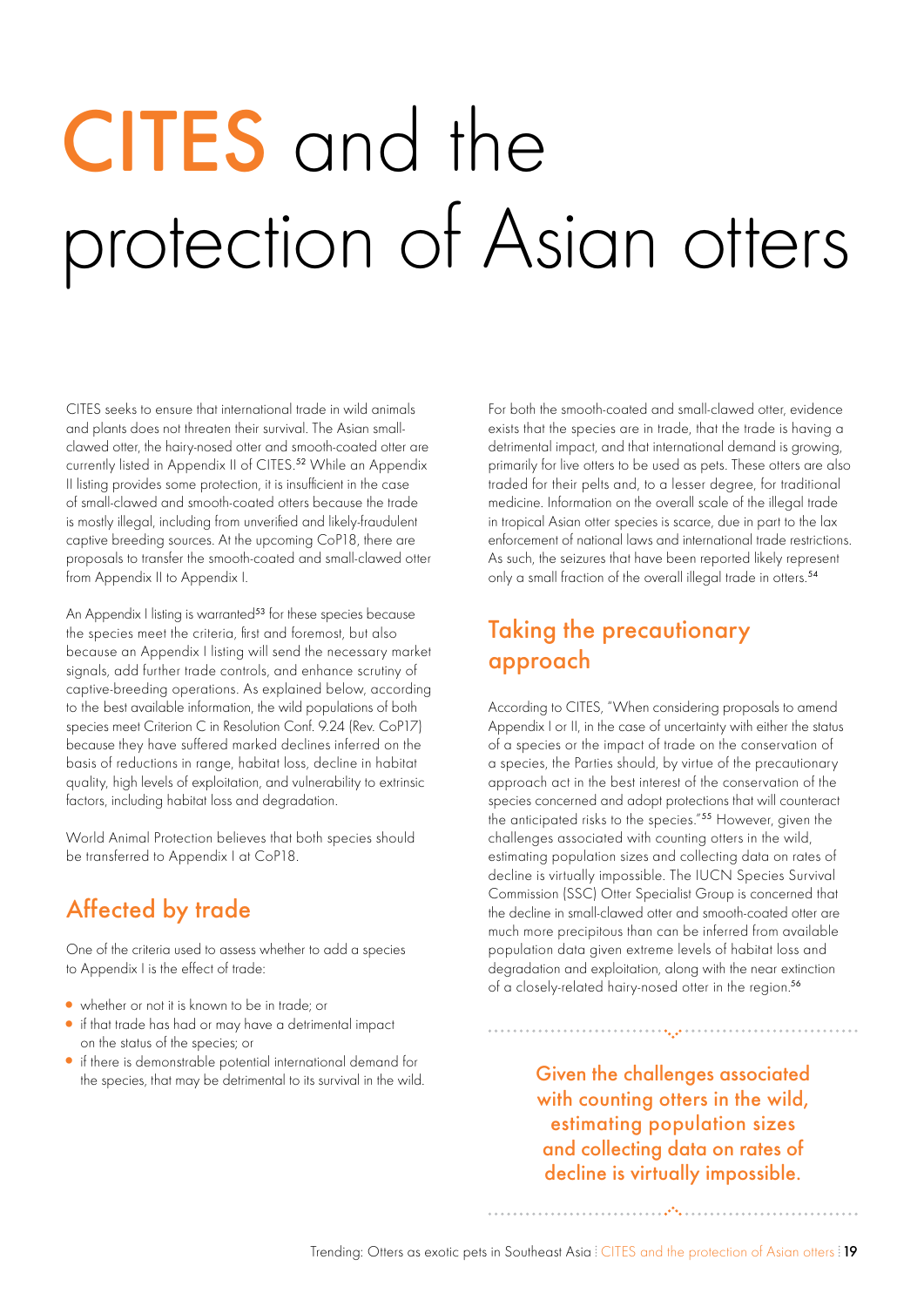## Case study 1: Small-clawed otter

The wild population of Asian small-clawed otters (Aonyx cinereus) meets the criteria for listing in CITES Appendix I. In particular, the wild population meets Criterion C in Resolution Conf. 9.24 (Rev. CoP17) because it has suffered a marked decline inferred on the basis of habitat loss, decline in habitat quality, exploitation, and vulnerability to extrinsic factors.<sup>57</sup> Asian small-clawed otters have declined by more than 30 percent in the last 30 years, due in large part to significant reductions in its range and exploitation for the global trade in otter skins and live animals for the pet trade.<sup>58</sup> Additionally, the Chair of the Otter Specialist Group has indicated that this species has likely declined at least 30 percent over the last two generations, or 20 years. World Animal Protection notes that a diversity of range States support inclusion of the small-clawed otter in Appendix I.

Asian small-clawed otters have disappeared or declined in many parts of their range. They are believed to be extirpated (eradicated completely) or extremely rare throughout much of their range in southern China. Recent surveys suggest that smallclawed otters have disappeared from the western Himalayan foothills and perhaps the Indian part of the Sunderbans. It is likely that the present range in India has been diminished, and the species is now considered to be extremely rare in Myanmar. Throughout their range, Asian small-clawed otters are threatened by habitat loss from human development and activities. In addition, poaching for illegal trade in furs, traditional medicine and a burgeoning online trade in otter pups as pets pose a threat to the survival of the species.<sup>59</sup> small-clawed otters are a popular attraction in zoos and increasingly popular in pet shops, pet fairs, and even in coffee shops. In Tokyo, Japan our investigations visited eight "otter cafes" where tourists pay to interact and feed otters.

Trade in live animals is a growing concern. In just two years, between 2015 and 2017, 59 live otters, mostly juveniles, were confiscated in four countries (Indonesia, Malaysia, Thailand and Vietnam), and 32 were identified as Asian small-clawed otters, according to a report by TRAFFIC.<sup>60</sup> The growing trend in trade of live, juvenile small-clawed otters is alarming, especially since many are taken from the wild. World Animal Protection's investigations into the small-clawed otter trade from Indonesia suggest that although owners of small-clawed otters in Japan – where demand for live otters is growing – claim they have

captive-bred animals, many of those otters may be sourced from the wild in Indonesia.<sup>61</sup> Extensive research into the otter trade in Indonesia by TRAFFIC<sup>62</sup> suggests that Indonesia does not have captive breeding facilities for otters that would be capable of producing the quantity of otters found in commerce and trade or facilities that would qualify as breeding "specimens bred in captivity" as defined in Resolution Conf. 10.16 (Rev.).

Multiple TRAFFIC<sup>63</sup> reports have shown that seizures in live-small clawed otters is increasing, and the popularity of the creatures on Instagram and other social media sites is fueling demand and popularity. According to a recent study by researchers at WildCru, otter videos on YouTube have both increased quantity and in popularity, possibly reflecting emergent growth in demand for live, juvenile otters.<sup>64</sup> An Appendix I listing would facilitate enforcement, especially with regard to online sales and would be helpful in preventing laundering of supposedly captive-bred small-clawed otters.

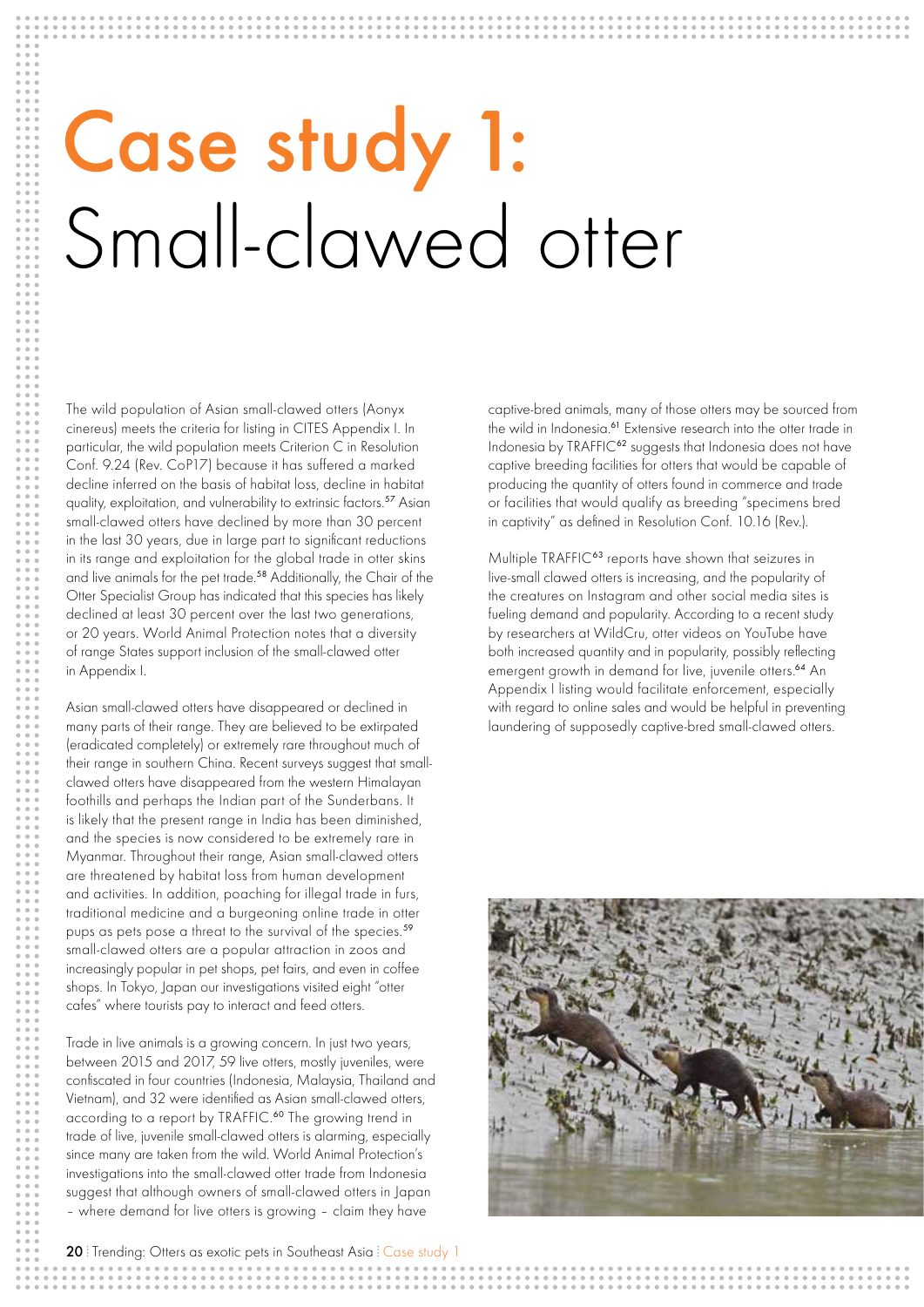## Case study 2: Smooth-coated otter

The wild population of smooth-coated otters (Lutrogale perspicillata) meets the criteria for listing in Appendix I of CITES. In particular, the wild population meets Criterion C in Resolution Conf. 9.24 (Rev. CoP17) because it has suffered a marked decline inferred on the basis of habitat loss, decline in habitat quality, exploitation, and vulnerability to extrinsic factors. smooth-coated otters have declined by more than 30 percent in the last 30 years, due in large part to significant reductions in its range and exploitation for the global trade in otter skins and live animal trade. In the last decade, loss of mangroves to aquaculture, reclamation of wetlands for settlements, aquaculture, stone quarrying and sand mining, large-scale hydroelectric projects, and other habitat alterations have increased, leading to reduced habitat for smooth-coated otters. Marked reductions in smooth-coated otter populations have been observed in many parts of their range due to intense poaching and extensive habitat loss in south and Southeast Asia.<sup>65</sup> Moreover, according to TRAFFIC, poaching and illegal trade for use as pets, for fur, and for use in traditional medicine poses a significant and growing threat to all tropical Asian otter species. Between 1980 and 2015, 2,949 otter pelts were

seized in India; although few are identified to species level, given that smooth-coated otter pelts are particularly desirable, a significant number are likely smooth-coated otter pelts.<sup>66</sup> Evidence of trade exists across the range of this species. In Pakistan, fisherman target smooth-coated otters for their pelts because they fetch high prices from middlemen who move the pelts into Russia. In Iraq, smooth-coated otters are hunted for their pelts and sold to smugglers who operate along the borders.

The trade in live otters for pets is an emerging threat to tropical Asian otters. smooth-coated otters were also found for sale in a TRAFFIC study. A study of online trade in otters via five Facebook groups in Thailand from March 2017 to April 2018 found 15 posts offering a total of 29 smooth-coated otters.<sup>67</sup> In addition, there were 88 posts (183 individuals) that were unidentifiable as the photos posted were unclear or the otter were too young to identify at the species level. YouTube<sup>68</sup> seems to play a role in perpetuating demand for live otters, and the increase in posts featuring otters suggests that demand is growing.



#### Opposite page:

Three small-clawed otters on riverbank, Sundarbans East Wildlife Sanctuary, Bangladesh. Dr Gertrud Neumann-Denzau.

#### Right:

Marked reductions in smoothcoated otter populations have been observed in many parts of their range due to intense poaching and extensive habitat loss. Photo credit: World Animal Protection/Aaron Gekoski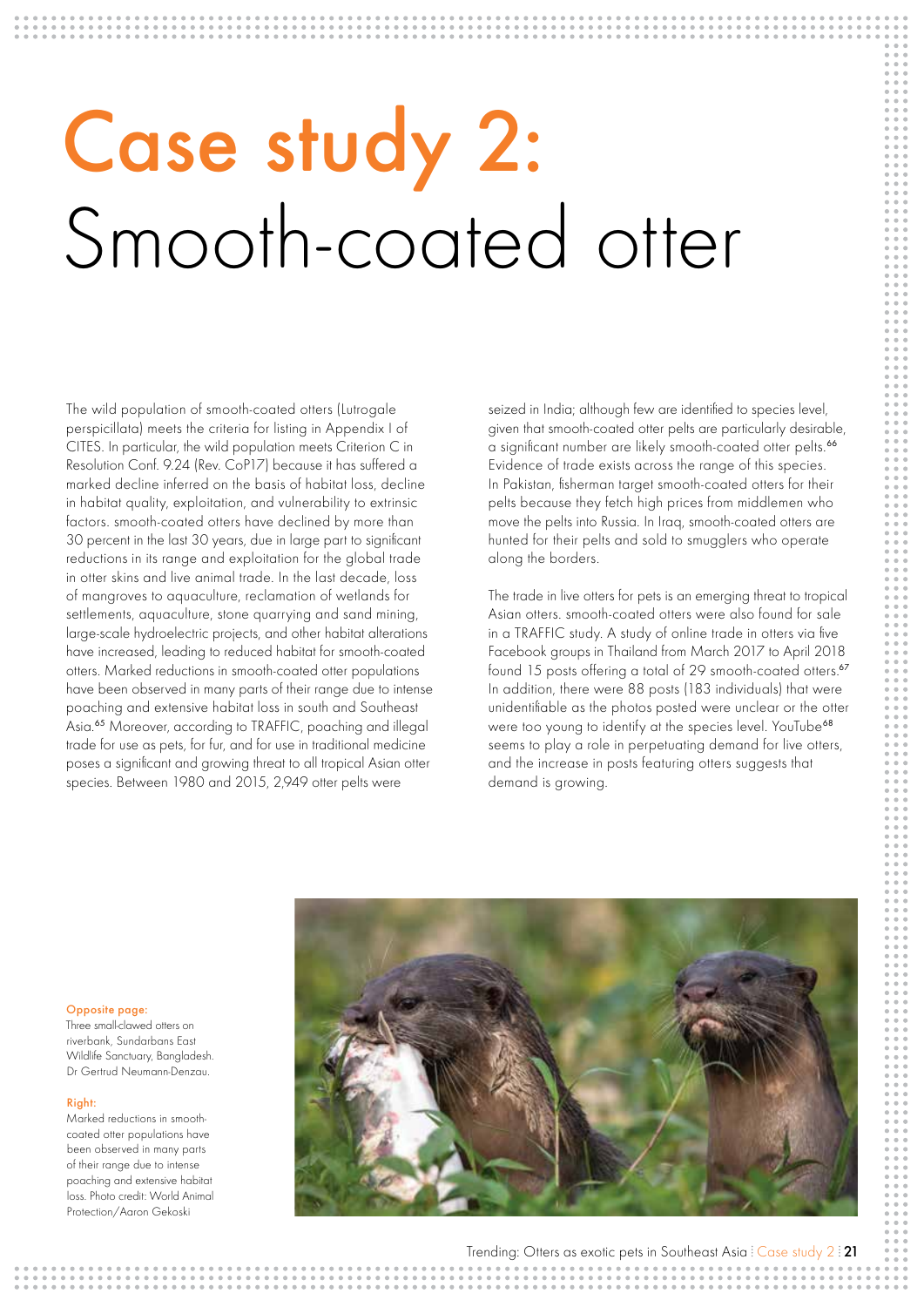



22 : Trending: Otters as exotic pets in Southeast Asia : Conclusion

#### Above:

Otter cafes are becoming increasingly common, particularly in Japan. Tiny shallow pools, small enclosures, unnatural interaction with hundreds of paying customers a day, are all detrimental to the otters' physical and mental wellbeing. Photo credit: World Animal Protection/Aaron Gekoski

#### Left:

An otter in captivity at a cafe in Tokyo Japan. These environments are wholly unsuitable for all species of otters.

#### Overleaf:

Wild smooth-coated otter in Singapore. Photo credit: World Animal Protection/ Aaron Gekoski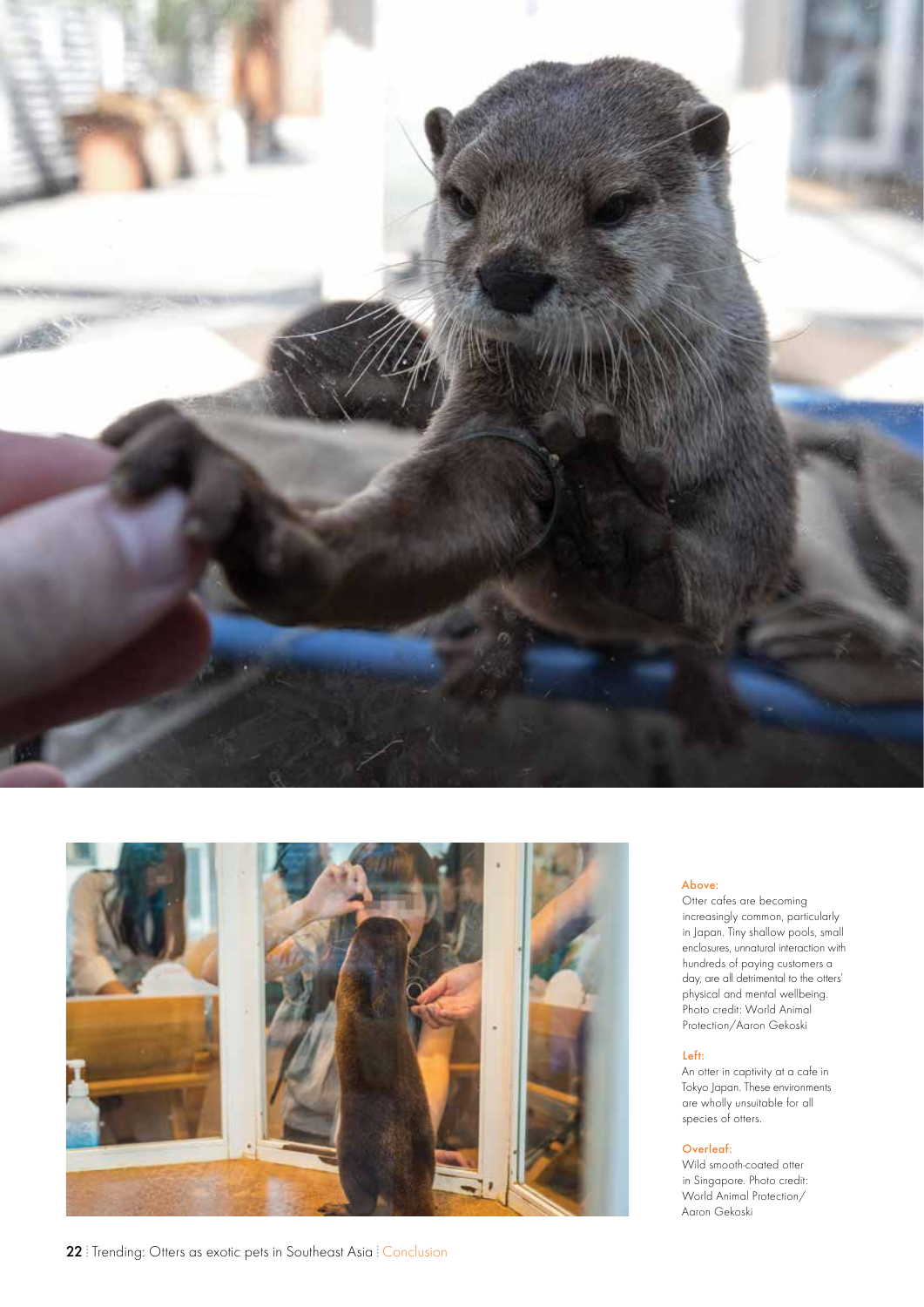## Conclusion: What we found

It's clear that there is a massive appetite for pet otters in Indonesia, Thailand and Japan, and that it is being fed by YouTube videos, social media, and a steady supply of pets for sale through online markets.

Our research and investigations have led to the following conclusions:

- 1. Online activity is growing and is driving up the interest in and the trade of otters as pets. This activity includes YouTube channels and videos, some of which have garnered over a million views, "Instagram famous" pet otters, some with over 300,000 followers and Facebook Groups with hundreds of thousands of members and lots of daily traffic. The comment sections of these social media spaces and profiles are filled with statements like "so cute", and "I want one", increasing the acceptability of having a wild animal as a pet.
- 2. Indonesia and Japan are experiencing an "otter craze" that is driving illegal hunting, illegal trafficking, and unregulated captive breeding of otters, many of whom are virtually new-born pups when they are when acquired by their new owners.
- 3. In Indonesia and in Thailand, where despite it being illegal to hunt, trade or breed them, there seems to be an abundance of new-born otters quickly and readily available, online to order for would-be buyers.
- 4. Due to marked declines inferred on the basis of reductions in range, habitat loss, decline in habitat quality, high levels of exploitation, and vulnerability to extrinsic factors, including habitat loss and degradation the smooth-coated otter and small-clawed otter need to be afforded greater International protections.

### Help protect otters

- •Join our call and pledge to never purchasing a wild animal as a pet. Wild animals belong in the wild, not in our homes.
- Think before you click help change the conversation online about the acceptability of owning wild animals, like otters, as pets. Every "like" leads to a lifetime of cruelty.
- Proposals for the Asian smooth-coated otter and small-clawed otter to be transferred to Appendix I at the 18th meeting of the Conference of the Parties to CITES (CoP18) must be passed.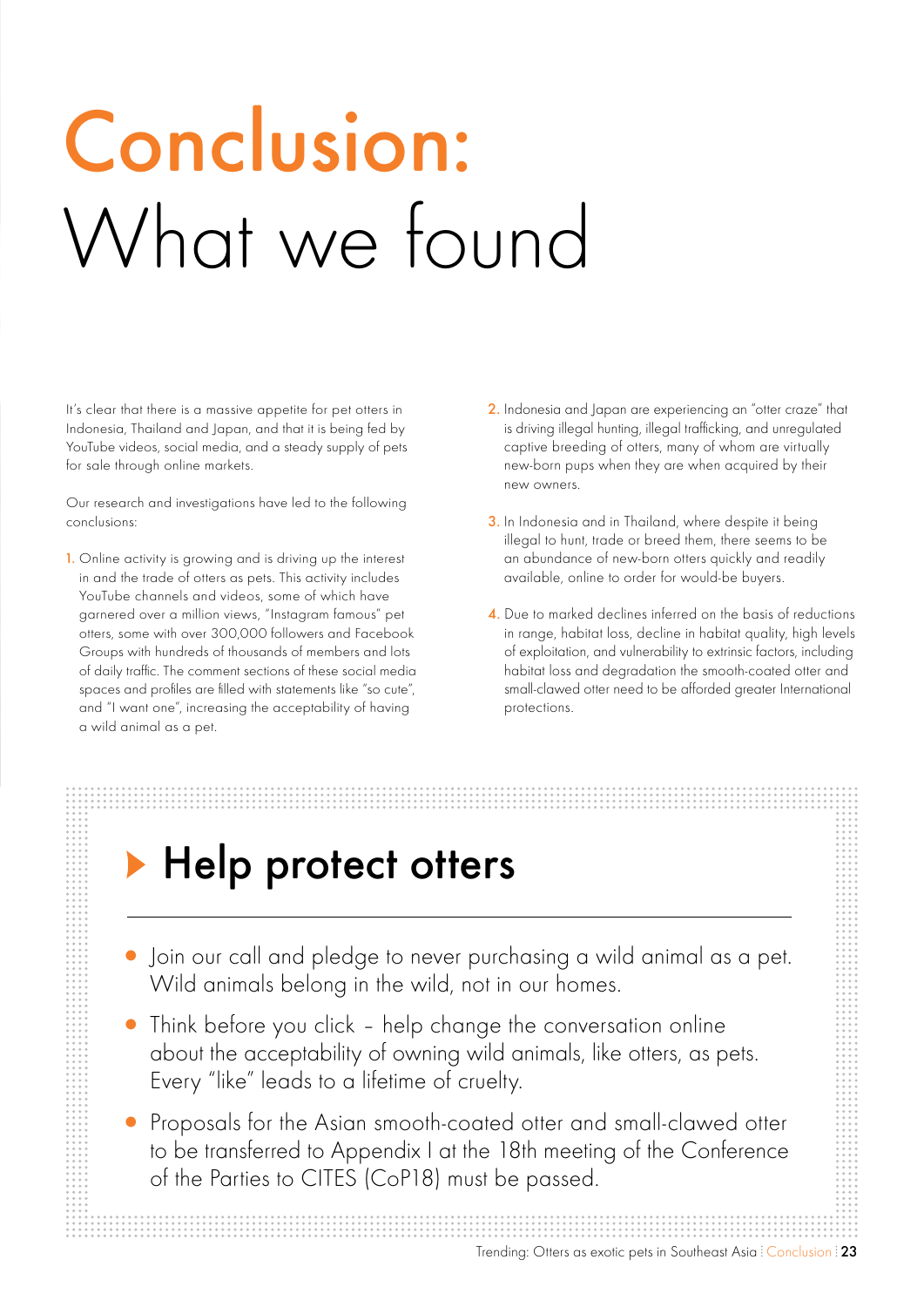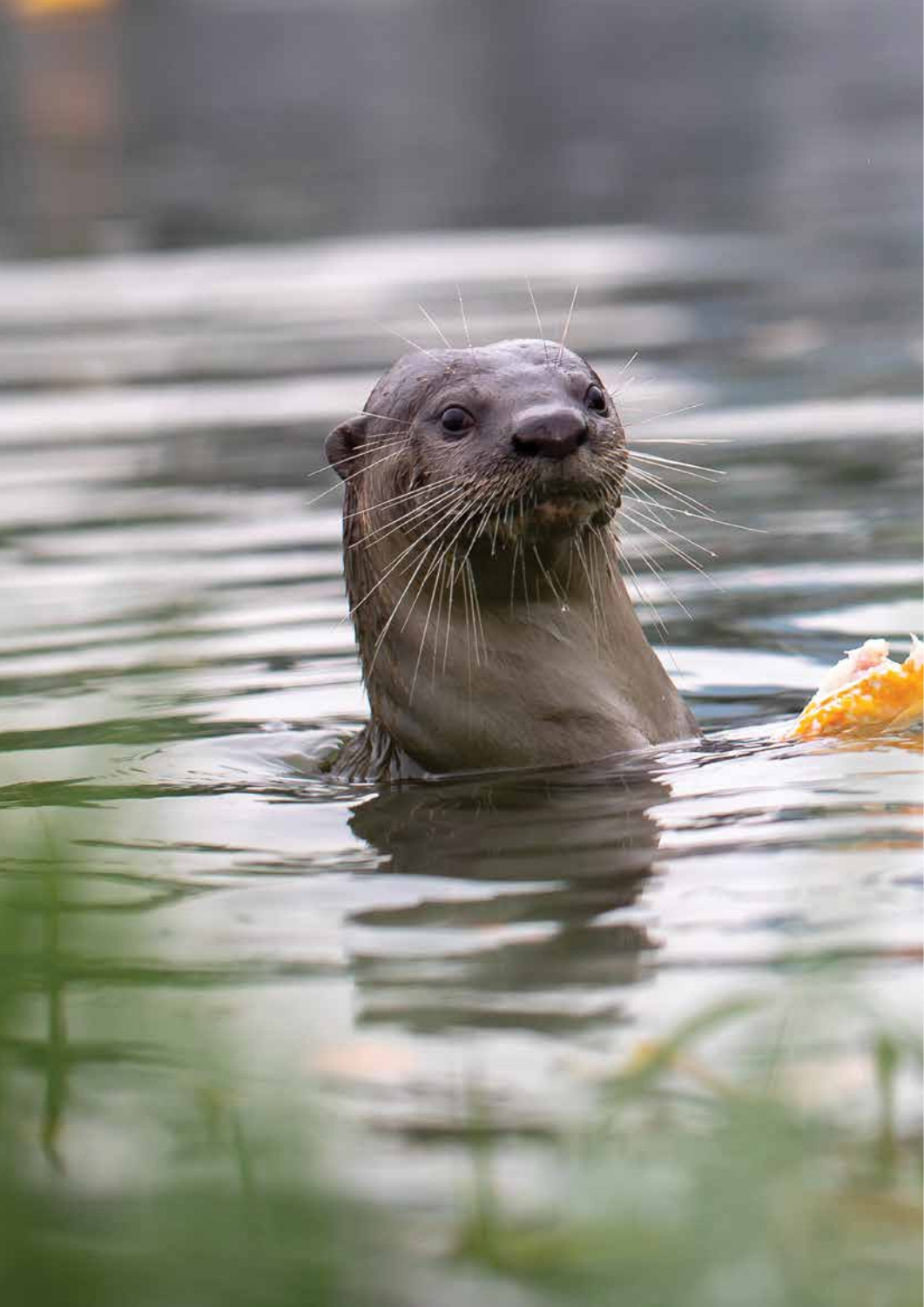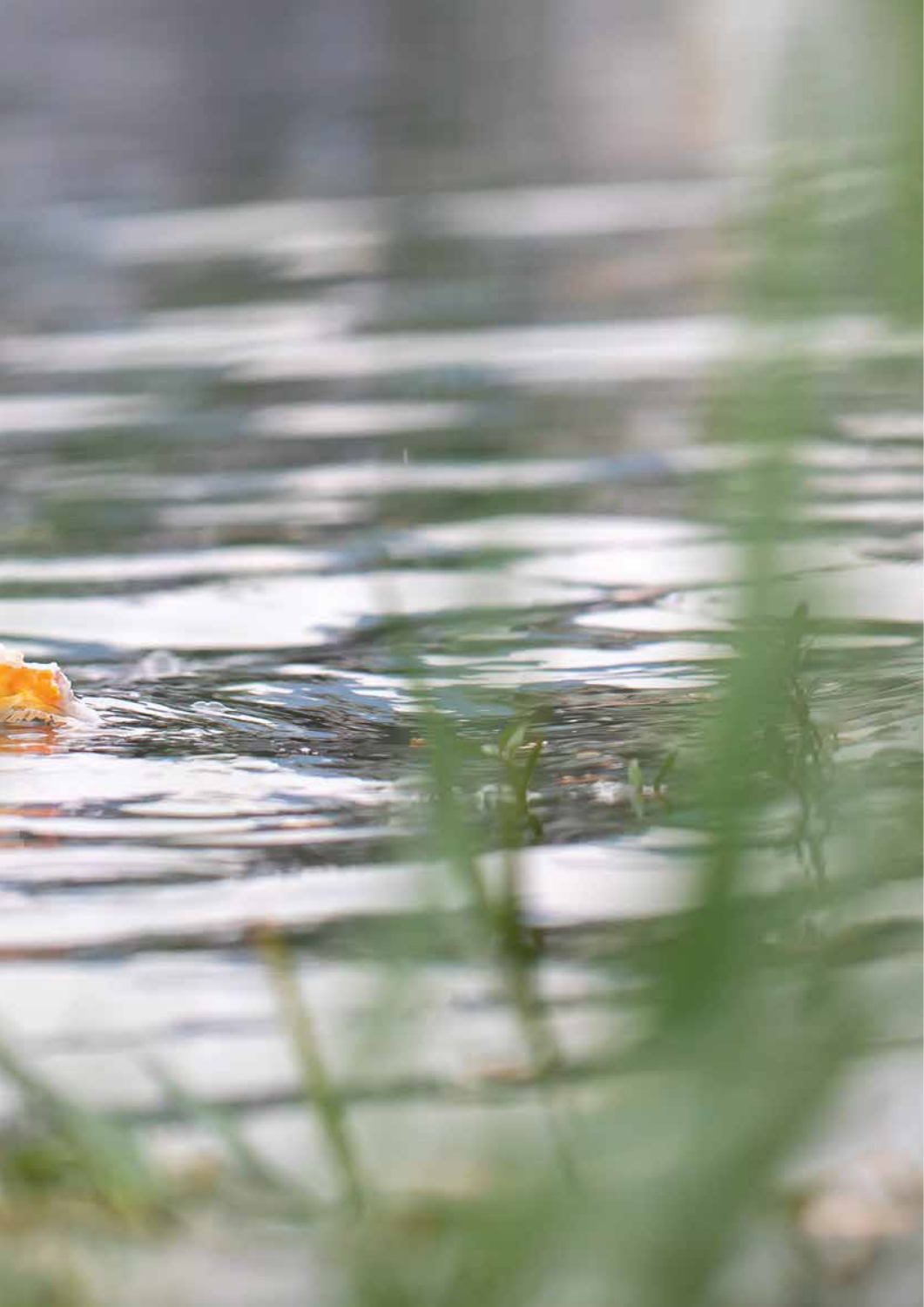## References

- 1. Actman, J. (January 2019) Wild otters are latest exotic pet trend, National Geographic. https://www.nationalgeographic.com/animals/2019/01/wild-otterspopular-exotic-pets/
- 2. Kruuk H. 2006. Otters: ecology, behaviour and conservation. Oxford, UK: Oxford University Press.
- 3. Harrington, L.A.; D'Cruze, N.; Macdonald, D.W. (2018) Popularity of pet otters on YouTube: evidence of an emerging threat, (Nature Conservation, in press.).
- 4. Wright, L., de Silva, P., Chan, B. & Reza Lubis, I. 2015. Aonyx cinereus. The IUCN Red List of Threatened Species 2015: e.T44166A21939068. http://dx.doi.org/10.2305/IUCN.UK.2015-2.RLTS.T44166A21939068.en. Downloaded on 20 May 2019.
- 5. Gomez, L.; Bouhuys, J. (2018) Illegal Otter Trade in Southeast Asia, TRAFFIC: vi
- 6. WWF/TRAFFIC report. https://www.wwf.or.jp/activities/data/20181019\_wildlife02.pdf
- 7. Wright, L., de Silva, P., Chan, B. & Reza Lubis, I. 2015. Aonyx cinereus. The IUCN Red List of Threatened Species 2015: e.T44166A21939068. http://dx.doi.org/10.2305/IUCN.UK.2015-2.RLTS.T44166A21939068.en. Downloaded on 20 May 2019.
- 8. World Animal Protection report: Wild at heart: The cruelty of the exotic pet trade: p.8
- 9. Harrington, L.A.; D'Cruze, N.; Macdonald, D.W. (2018) Popularity of pet otters on YouTube: evidence of an emerging threat, (Nature Conservation, in press.),: line 55 123
- 10. Gomez, L.; Leupen B.T.C; Theng, M.; Fernandez, K.; Savage, M. (2016) Illegal Otter Trade: An analysis of seizures in selected Asian countries (1980-2015), TRAFFIC report: p,iv
- 11. Gomez, L.; Bouhuys, J. (2018) Illegal Otter Trade in Southeast Asia, TRAFFIC: vii
- 12. Gomez, L.; Bouhuys, J. (2018) Illegal Otter Trade in Southeast Asia, TRAFFIC: p 32
- 13. Gomez, L.; Bouhuys, J. (2018) Illegal Otter Trade in Southeast Asia, TRAFFIC: p. 33
- 14. Wright, L., de Silva, P., Chan, B. & Reza Lubis, I. 2015. Aonyx cinereus. The IUCN Red List of Threatened Species 2015: e.T44166A21939068. http://dx.doi.org/10.2305/IUCN.UK.2015-2.RLTS.T44166A21939068.en. Downloaded on 20 May 2019.
- 15. CITES appendices https://www.cites.org/eng/app/appendices.php
- 16. Duplaix, N.; Bandini, Margherita (2016) We Love Otters! IUCN-Species Survival Commission Otter Speciaist Group, p. 21
- 17. Kruuk H. 2006. Otters: ecology, behaviour and conservation. Oxford, UK: Oxford University Press.
- 18. Wright, L., de Silva, P., Chan, B. & Reza Lubis, I. 2015. Aonyx cinereus. The IUCN Red List of Threatened Species 2015: e.T44166A21939068. http://dx.doi.org/10.2305/IUCN.UK.2015-2.RLTS.T44166A21939068.en. Downloaded on 20 May 2019.
- 19. de Silva, P., Khan, W.A., Kanchanasaka, B., Reza Lubis, I., Feeroz, M.M. & Al-Sheikhly, O.F. 2015. Lutrogale perspicillata. The IUCN Red List of Threatened Species 2015
- 20. CITES CoP18 Prop. 7 p. 3 https://cites.org/sites/default/files/eng/cop/18/prop/060319/E-CoP18-Prop-07.pdf
- 21. World Animal Protection fact sheet "Asian small-clawed otter" prepared for CITES
- 22. Duplaix, N.; Bandini, Margherita (2016) We Love Otters! IUCN-Species Survival Commission Otter Speciaist Group: p. 27
- 23. Hairy-nosed otter fact sheet CITES
- 24. Roos, A., Loy, A., de Silva, P., Hajkova, P. & Zemanová, B. 2015. Lutra lutra. The IUCN Red List of Threatened Species 2015: e.T12419A21935287. http://dx.doi.org/10.2305/IUCN.UK.2015-2.RLTS.T12419A21935287.en. Downloaded on 20 May 2019.
- 25. Gomez, L.; Bouhuys, J. (2018) Illegal Otter Trade in Southeast Asia, TRAFFIC: p.vii
- 26. Harrington, L.A.; D'Cruze, N.; Macdonald, D.W. (2018) Popularity of pet otters on YouTube: evidence of an emerging threat, (Nature Conservation, in press.)
- 27. Kruuk H. 2006. Otters: ecology, behaviour and conservation. Oxford, UK: Oxford University Press.
- 28. Kruuk H. 2006. Otters: ecology, behaviour and conservation. Oxford, UK: Oxford University Press.
- 29. Actman, J. (January 2019) Wild otters are latest exotic pet trend, National Geographic. https://www.nationalgeographic.com/animals/2019/01/wild-otterspopular-exotic-pets/
- 30. Morabito, P. and M. J. Bashaw. 2012. A Survey of Abnormal Repetitive Behaviors in North American River Otters Housed in Zoos. Journal of Applied Animal Welfare Science 15:208-221.
- 31. Conley, M. K. 2009. Caring for dolphins, otters and octopuses: speciesism in the regulation of zoos and aquariums. Animal Law 15:237-264.
- 32. Baker, S. E., R. Cain, F. van Kesteren, Z. A. Zommers, N. D'Cruze, and D. W. Macdonald. 2013. Rough Trade: Animal Welfare in the Global Wildlife Trade. BioScience 63:928-938.
- 33. Aadrean, A. 2013. An investigation of otters trading as pet in Indonesian online markets. Biologika 2:1-6. https://jurnalbiologika.files.wordpress.com/2013/12/ aadrean-2013.pdf
- 34. Shepherd, C. R. and P. Tansom. 2013. Seizure of live otters in Bangkok airport, Thailand. IUCN Otter Specialist Group Bulletin 30:37-38.
- 35. TRAFFIC Report: Illegal otter trade an analysis of seizures in selected Asian countrieshttps://www.traffic.org/site/assets/files/2402/illegal-otter-trade-asia.pdf p.iv
- 26 Trending: Otters as exotic pets in Southeast Asia : References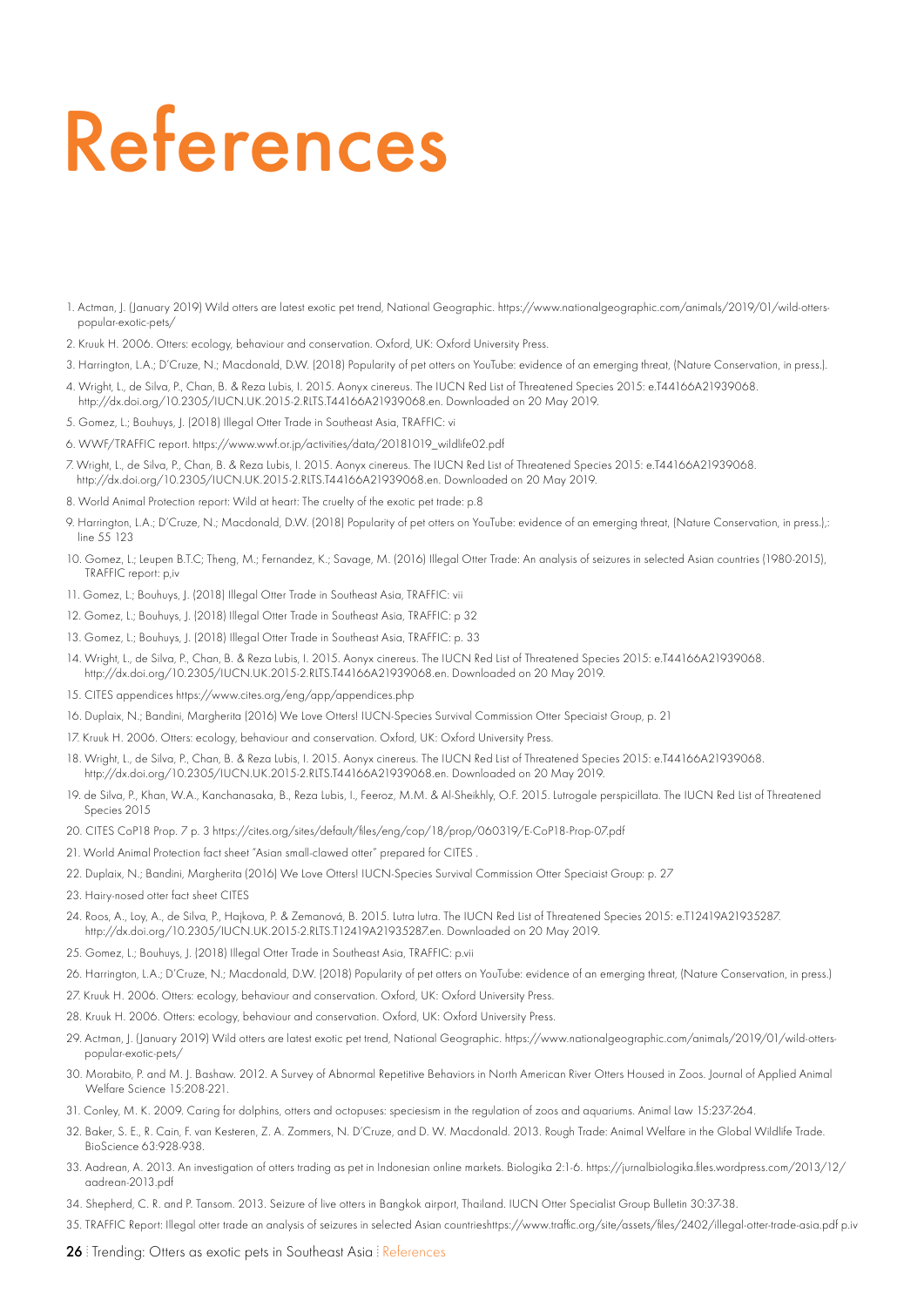- 36. Siriwat and Nijman https://www.sciencedirect.com/science/article/pii/S2287884X18302681
- 37. Kitade, T. and Y. Naruse. 2018. Otter Alert: A rapid assessment of illegal trade and booming demand in Japan. TRAFFIC, Japan Office.
- 38. Harrington, L.A.; D'Cruze, N.; Macdonald, D.W. (2018) Popularity of pet otters on YouTube: evidence of an emerging threat, (Nature Conservation, in press.): lines135 to 143
- 39. Harrington, L.A.; D'Cruze, N.; Macdonald, D.W. (2018) Popularity of pet otters on YouTube: evidence of an emerging threat, (Nature Conservation, in press.),: lines135 to 143
- 40. Harrington, L.A.; D'Cruze, N.; Macdonald, D.W. (2018) Popularity of pet otters on YouTube: evidence of an emerging threat, (Nature Conservation, in press.): lines135 to 143
- 41. Nuwer, Rachel (April 2019) https://www.nytimes.com/2019/04/22/science/asia-otters-pets-japan.html New York Time
- 42. World Animal Protection I&E research DRAATSIE (2018) Otter trade overview: fieldwork in Japan and Indonesia, and online / social media in Thailand p. 4
- 43. World Animal Protection I&E research DRAATSIE (2018) Otter trade overview: fieldwork in Japan and Indonesia, and online / social media in Thailand p. 50-51
- 44. World Animal Protection I&E research DRAATSIE (2018) Otter trade overview: fieldwork in Japan and Indonesia, and online / social media in Thailand p. 154 - 162
- 45. World Animal Protection I&E Research PROJECT TARKA Report Indonesia & Thailand Fieldwork March 2019 p. 4
- 46. World Animal Protection I&E research DRAATSIE (2018) Otter trade overview: fieldwork in Japan and Indonesia, and online / social media in Thailand p. 1561-152
- 47. In Thailand, possession of otters is prohibited; all native otters are domestically protected under the National Wildlife Protection Act of 2535 B.E.
- 48. Gomez, L.; Bouhuys, J. (2018) Illegal Otter Trade in Southeast Asia, TRAFFIC: p. vi
- 49. World Animal Protection I&E research DRAATSIE (2018) Otter trade overview: fieldwork in Japan and Indonesia, and online / social media in Thailand p. 154 - 162
- 50. TRAFFIC Report: Trading Faces: A Rapid Assessment on the use of Facebook to Trade Wildlife in Thailand p. 8
- 51. World Animal Protection I&E Research PROJECT TARKA Report Indonesia & Thailand Fieldwork March 2019 p. 4 5
- 52. CITES appendices https://www.cites.org/eng/app/appendices.php
- 53. Proposal 6 CITES COP 18 https://cites.org/sites/default/files/eng/cop/18/prop/060319/E-CoP18-Prop-06.pdf Proposal 7 CITES COP 18 https://cites.org/sites/default/files/eng/cop/18/prop/060319/E-CoP18-Prop-07.pdf
- 54. Proposal 6 CITES COP 18 https://cites.org/sites/default/files/eng/cop/18/prop/060319/E-CoP18-Prop-06.pdf p. 8-9 Proposal 7 CITES COP 18 https://cites.org/sites/default/files/eng/cop/18/prop/060319/E-CoP18-Prop-07.pdf p. 7-9
- 55. CITES Resolution Conf. 9.24 (Rev. CoP17), paragraph 2. https://cites.org/sites/default/files/document/E-Res-09-24-R17.pdf
- 56. Siriwat, P. and V. Nijman. 2018 Illegal pet trade on social media as an emerging impediment to the conservation of Asian otter species. Oxford Wildlife Trade Research Group, Oxford UK Journal of Asia-Pacific Biodiversity 11:469-475
- 57. Proposal 6 CITES COP 18 https://cites.org/sites/default/files/eng/cop/18/prop/060319/E-CoP18-Prop-06.pdf
- 58. Wright, L., de Silva, P., Chan, B. & Reza Lubis, I. 2015. Aonyx cinereus. The IUCN Red List of Threatened Species 2015: e.T44166A21939068. http://dx.doi.org/10.2305/IUCN.UK.2015-2.RLTS.T44166A21939068.en. Downloaded on 20 May 2019.
- 59. Wright, L., de Silva, P., Chan, B. & Reza Lubis, I. 2015. Aonyx cinereus. The IUCN Red List of Threatened Species 2015: e.T44166A21939068. http://dx.doi.org/10.2305/IUCN.UK.2015-2.RLTS.T44166A21939068.en. Downloaded on 20 May 2019.
- 60. TRAFFIC Report: Trading Faces: A Rapid Assessment on the use of Facebook to Trade Wildlife in Thailand
- 61. World Animal Protection I&E Research PROJECT TARKA Report Indonesia & Thailand Fieldwork March 2019
- 62. TRAFFIC Report: Trading Faces: A Rapid Assessment on the use of Facebook to Trade Wildlife in Thailand
- 63. TRAFFIC Report: Trading Faces: A Rapid Assessment on the use of Facebook to Trade Wildlife in Thailand TRAFFIC Report: Illegal otter trade an analysis of seizures in selected Asian countries https://www.traffic.org/site/assets/files/2402/illegal-otter-trade-asia.pdf
- 64. Harrington, L.A.; D'Cruze, N.; Macdonald, D.W. (2018) Popularity of pet otters on YouTube: evidence of an emerging threat, (Nature Conservation, in press.):
- 65. de Silva, P., Khan, W.A., Kanchanasaka, B., Reza Lubis, I., Feeroz, M.M. & Al-Sheikhly, O.F. 2015. Lutrogale perspicillata. The IUCN Red List of Threatened Species 2015
- 66. TRAFFIC Report: Illegal otter trade an analysis of seizures in selected Asian countries https://www.traffic.org/site/assets/files/2402/illegal-otter-trade-asia.pdf
- 67. Siriwat, P. and V. Nijman. 2018 Illegal pet trade on social media as an emerging impediment to the conservation of Asian otter species. Oxford Wildlife Trade Research Group, Oxford UK Journal of Asia-Pacific Biodiversity 11
- 68. Harrington, L.A.; D'Cruze, N.; Macdonald, D.W. (2018) Popularity of pet otters on YouTube: evidence of an emerging threat, (Nature Conservation, in press.):